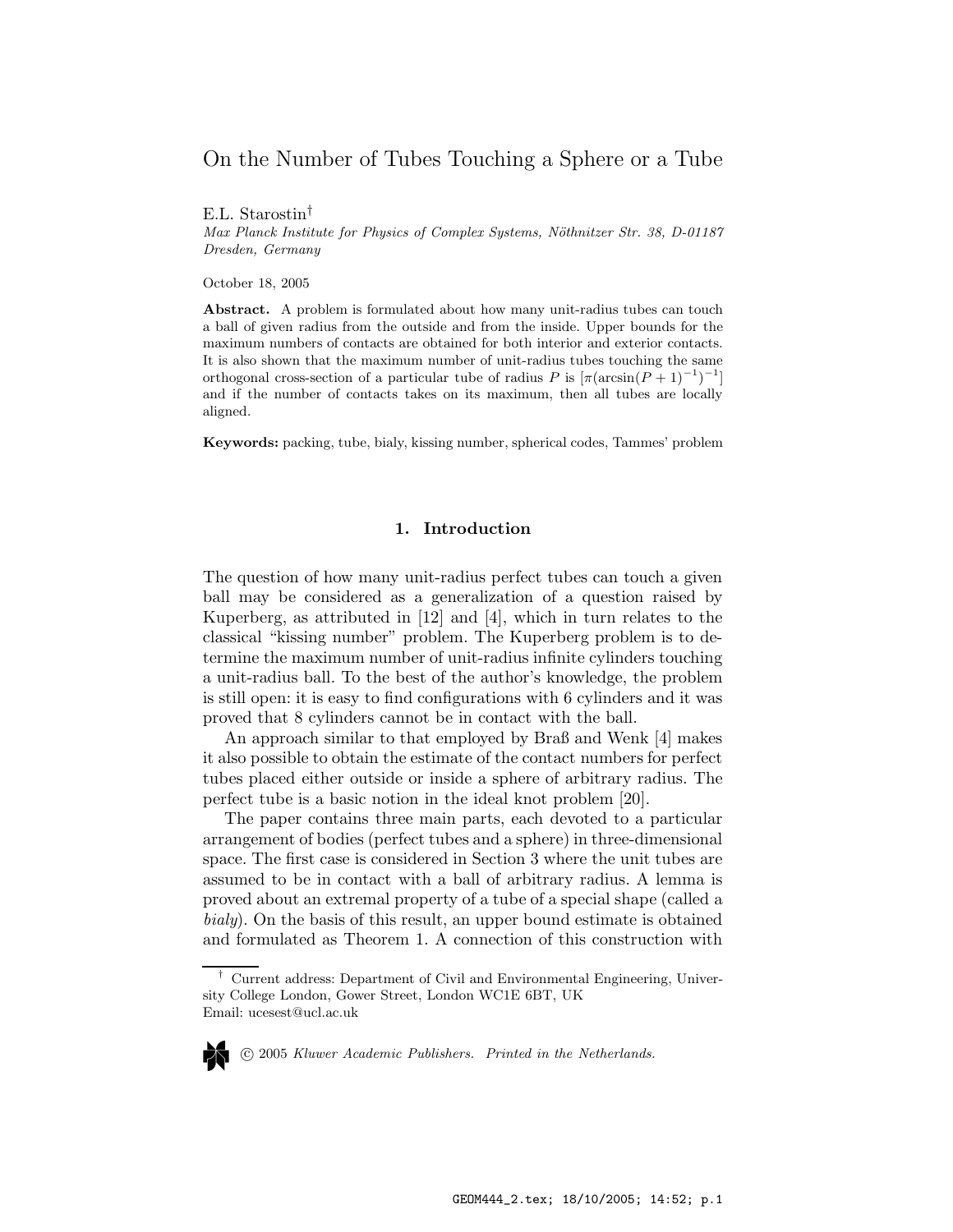the Tammes problem [21] is established and discussed. This allows one to obtain additional estimates.

The methods of Section 3 are applied in the next section to tubes lying inside a sphere of greater radius and touching the spherical surface. The result is stated as Theorem 2. A duality property is established between the estimates for the exterior and interior of the sphere. Section 5 considers another type of problem when the central sphere is replaced by a tube of an arbitrary thickness radius. An upper bound for the number of tubes touching the same cross section of the central tube is formulated as Theorem 3. Possible applications of the results to various physical problems are discussed.

# 2. Notation and preliminaries

Let C be a space curve, piecewise of class  $C^2$ :  $\mathcal{C} = {\mathbf{r} : M \to \mathbb{R}^3}$  with the arc length parameter s such that  $\mathbf{t} = \frac{d\mathbf{r}}{ds} \neq \mathbf{0}$  is a non-vanishing tangent vector. We shall be dealing normally with the cases when M is either  $\mathbb R$  for an infinite curve or  $S^1$  for a closed one.

The global radius of curvature is defined in [10] as

$$
\rho_G(\mathbf{x}) = \inf \{ R_c(\mathbf{x}, \mathbf{y}, \mathbf{z}) \mid \mathbf{y}, \mathbf{z} \in \mathcal{C}, \mathbf{x} \neq \mathbf{y} \neq \mathbf{z} \neq \mathbf{x} \},
$$

where  $R_c(\mathbf{x}, \mathbf{y}, \mathbf{z}) \geq 0$  is the radius of the smallest circle containing  $x, y, z$ , i.e.

$$
R_c(\mathbf{x}, \mathbf{y}, \mathbf{z}) = \frac{\|\mathbf{x} - \mathbf{y}\|}{2|\sin[\angle(\mathbf{x} - \mathbf{z}, \mathbf{y} - \mathbf{z})]|},
$$

if **x**, **y**, **z** are non-collinear; otherwise, for  $\mathbf{x} \neq \mathbf{y} \neq \mathbf{z} \neq \mathbf{x}$ ,  $R_c(\mathbf{x}, \mathbf{y}, \mathbf{z})$ is assigned the value of infinity. We restrict ourselves to curves with global radius of curvature at every point equal or greater than  $\rho > 0$ .

We define a  $\rho$ -tube T based on the axis  $\mathcal{C}: \mathcal{T} = {\mathbf{x} \in \mathbb{R}^3, ||\mathbf{x} - \mathbf{y}|| < \mathcal{C}}$  $\rho, \mathbf{y} \in \mathcal{C}$ , and the closed  $\rho$ -tube  $\overline{\mathcal{I}} = {\mathbf{x} \in \mathbb{R}^3, ||\mathbf{x} - \mathbf{y}|| \le \rho, \mathbf{y} \in \mathcal{C}}$ . If the axis  $\mathcal C$  is closed, then we call the tube a ring.

Since the global curvature does not exceed  $\rho^{-1}$ , the  $\rho$ -tube is embedded in  $\mathbb{R}^3$ , i.e. there exists a bijection from a straight cylinder (or a torus) onto the infinite tube (respectively, the ring). In this paper we fix the scale by setting  $\rho = 1$  and all but one of the tubes we shall be dealing with are 1-tubes. We shall call them either unit tubes or just tubes. The only exception is the P-tube considered in Section 5.

An example of a ring that will be of particular interest to us, is a bialy  $\mathcal{Y} = \mathcal{T}(\mathcal{C})$  with  $\mathcal{C}$  a circle of unit radius [15]. In other words, a bialy is a torus with no hole.

Let  $\mathcal{B}_R(\mathbf{z}) = {\mathbf{x} \in \mathbb{R}^3, ||\mathbf{x} - \mathbf{z}|| \leq R}$  be a ball of radius R with its centre at **z**. In particular,  $\mathcal{B}_P \equiv \mathcal{B}_P(\mathbf{0})$  is the central ball of radius P.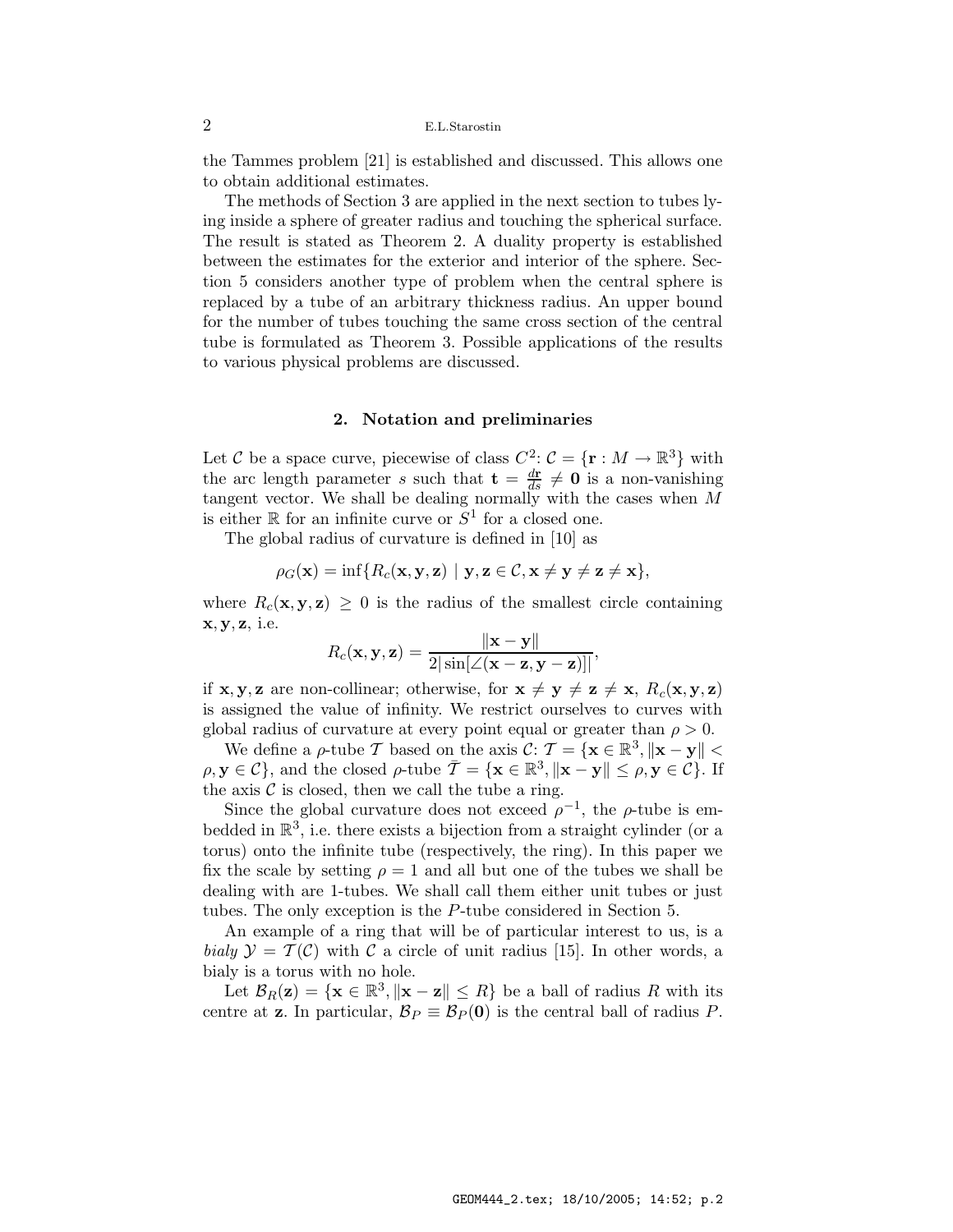Any closed tube may be thought of as a union of balls:  $\overline{T} = \bigcup_{\alpha \in \mathbb{R}}$  $\bigcup_{\mathbf{x}\in\mathcal{C}}\mathcal{B}_{\rho}(\mathbf{x}).$ The boundary of the ball is the sphere  $S_R(z) = \partial \mathcal{B}_R(z)$ . We shall also use the notation  $\mathcal{D}(\mathbf{r}(s)) \equiv \mathcal{D}(s)$  for a unit orthogonal cross-sectional disc of a tube:  $\mathcal{D}(s) = {\mathbf{r}(s) + \boldsymbol{\nu}(s), \boldsymbol{\nu}(s) \in \mathbb{R}^3, \boldsymbol{\nu}(s) \cdot \mathbf{t}(s) = 0, ||\boldsymbol{\nu}(s)|| \le$ 1}.

# 3. Tubes touching a ball from the outside

Lemma 1. Let  $\mathcal{B}_P$  be the central ball and  $\mathcal{S}_R$  a central sphere of greater radius  $R > P$ . Let T be a tube with axis  $C = {r<sub>C</sub>(s)}$  touching  $\mathcal{B}_P$  in point  $Q = \overline{T} \cap \mathcal{B}_P$ . Let  $A(\mathcal{C})$  be the intersection of the tube and the sphere:  $A(\mathcal{C}) = \overline{\mathcal{T}} \cap \mathcal{S}_R$ . Then, for every R in the range  $P < R \leq P + 2$ , the area of A reaches its minimum for  $\mathcal{T} = \mathcal{Y}$ .

Proof. In the following proof we consider only tubes which touch the P-ball at fixed Q. Since we seek a tube of minimal intersection area, we may restrict our consideration to tubes that only overlap with  $S_R$ on an interval of their axial arc length shorter than  $\pi R$ . We show first that for any such tube with non-planar axis  $\mathcal{C}$ , there exists a tube with planar axis having the same area of intersection with the R-ball.

Consider a generalized cone with its vertex in the origin and defined by the curve  $\mathcal{C}$ . The squared curvature of  $\mathcal{C}$  can be decomposed as  $\kappa_C^2 = \kappa_{C_n}^2 + \kappa_{C_g}^2$ , where  $\kappa_{C_n}$  is the normal curvature and  $\kappa_{C_g}$  is the geodesic curvature. The conical surface may be developed into a plane, so that C is mapped into G, a planar curve with curvature  $\kappa_G = \kappa_{Ca}$ . Note that since the global curvature of  $\mathcal C$  does not exceed 1, this is certainly also true for  $\mathcal{G}$ .

The area of intersection of the tube  $\mathcal{T}(\mathcal{C})$  with the R-sphere may be computed as

$$
\text{Area}(A(C)) = \lim_{\max \Delta s_i \to 0} \sum_i \text{Area}((\mathcal{S}_R \cap \mathcal{B}_1(\mathbf{r}_C(s_i + \Delta s_i))) \setminus (\mathcal{S}_R \cap \mathcal{B}_1(\mathbf{r}_C(s_i)))) \tag{1}
$$

Here we used the fact that, for any  $s_k < s_l < s_m$ ,

$$
\mathcal{B}_1(\mathbf{r}_C(s_k)) \cap [\mathcal{B}_1(\mathbf{r}_C(s_m)) \setminus \mathcal{B}_1(\mathbf{r}_C(s_l))] = \emptyset,
$$
\n(2)

because of the constraint on the global curvature.

Developing the conical surface does not change the distances on the surface. In particular, this implies  $r_{C}(s_i) = r_{G}(s_i), r_{C}(s_i + \Delta s_i) =$  $r_G(s_i + \Delta s_i)$  (here and below  $r \equiv ||\mathbf{r}||$ ). The relation between the balls Eq. (2) also remains valid: this follows from the fact that distances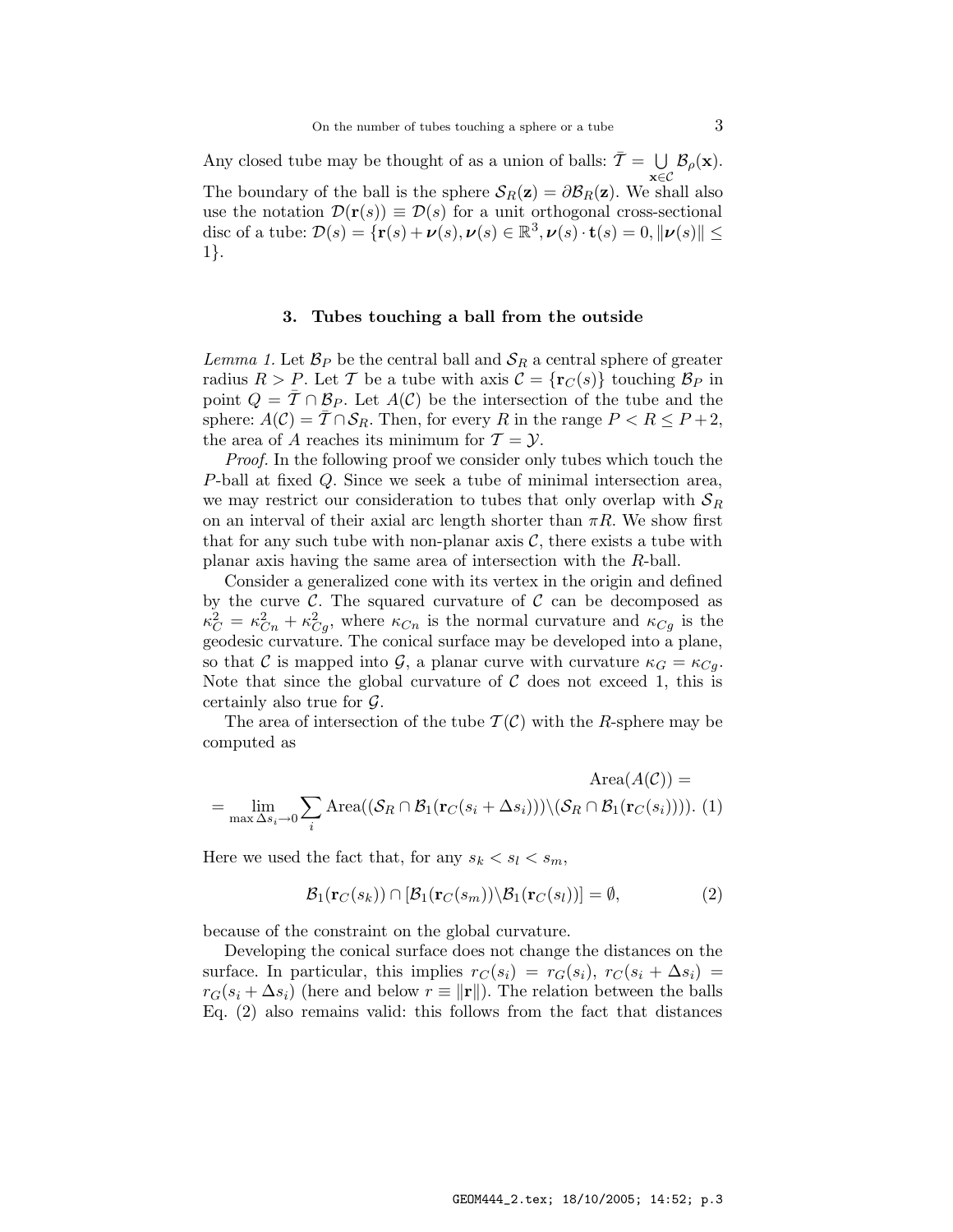between the balls  $\mathcal{B}_1$  may only increase. Consider an elementary area

$$
\Delta A_{Ci} = \text{Area}((\mathcal{S}_R \cap \mathcal{B}_1(\mathbf{r}_C(s_i + \Delta s_i))) \setminus (\mathcal{S}_R \cap \mathcal{B}_1(\mathbf{r}_C(s_i)))) =
$$
  
\n
$$
= \text{Area}(\mathcal{S}_R \cap (\mathcal{B}_1(\mathbf{r}_C(s_i + \Delta s_i)) \setminus \mathcal{B}_1(\mathbf{r}_C(s_i)))) =
$$
  
\n
$$
= \text{Area}(\mathcal{S}_R \cap \Delta \mathcal{B}(r_C(s_i), r_C(s_i + \Delta s_i), \Delta r_{Ci})) =
$$
  
\n
$$
= \text{Area}(\mathcal{S}_R \cap \Delta \mathcal{B}(r_G(s_i), r_G(s_i + \Delta s_i), \Delta r_{Gi})) + \mathcal{O}((\Delta s_i)^2) =
$$
  
\n
$$
= \Delta A_{Gi} + \mathcal{O}((\Delta s_i)^2),
$$

where  $\Delta r_{Ci} \equiv \|\mathbf{r}_C(s_i + \Delta s_i) - \mathbf{r}_C(s_i)\| = \Delta s_i + \mathcal{O}((\Delta s_i)^2)$  and  $\Delta r_{Ci} \equiv$  $\|\mathbf{r}_G(s_i + \Delta s_i) - \mathbf{r}_G(s_i)\| = \Delta r_{Ci} + \mathcal{O}((\Delta s_i)^2)$ . We can write

$$
\text{Area}(A(C)) = \lim_{\max \Delta s_i \to 0} \sum_{i} \text{Area}((\mathcal{S}_R \cap \mathcal{B}_1(\mathbf{r}_G(s_i + \Delta s_i))) \setminus (\mathcal{S}_R \cap \mathcal{B}_1(\mathbf{r}_G(s_i)))) =
$$

$$
= \text{Area}(A(G)).
$$

In other words, we have showed that the planar tube  $\mathcal G$  has the same area of intersection with the R-sphere.

Now we may restrict ourselves to considering only planar axes for some interval  $s \in [0, L]$ . Let  $s = 0$  corresponds to a section that is in contact with the P-ball and  $s = L$  to a section outside the  $(P + 2)$ -ball. The function  $r(s)$  starts at  $r(0) = P + 1$ .

We consider first the case when the function  $r(s)$  is monotonic. We are interested in the angle  $\alpha$  measured from the tangent  $\mathbf{t}(s) = \mathbf{r}'(s)$  to the direction of  $r(s)$  (Fig. 1). If  $r(s) = r_0(s)$  is an arc of a unit-radius circle with centre A at distance  $P+2$  from the origin, then it is easy to compute  $\alpha = \alpha_0$  from the triangle  $\triangle OAB$ , applying the law of cosines:  $(P+2)^2 = 1+r^2-2r\cos(\frac{\pi}{2}+\alpha_0)$ . Then  $\alpha_0(r) = \arcsin\frac{(P+2)^2-1-r^2}{2r}$  $\frac{r-1-r}{2r}$ . No other curve with constrained curvature can have a magnitude of  $\alpha(r)$ less than  $\alpha_0(r)$ , because the curvature of  $\mathbf{r}_0(s)$  is maximal.

Indeed, assume the contrary, i.e. that there exists a curve  $\mathcal E$  which has an angle  $\alpha(r) < \alpha_0(r)$  and the curvature of  $\mathcal E$  does not exceed 1. Consider a circle  $C_1$  with centre  $A_1$  such that it has the common tangent with  $\mathcal E$  in the point where both  $\mathcal C_1$  and  $\mathcal E$  intersect the circle of radius r with centre O. The distance  $OA_1$  is greater than r, but  $OA_1 < OA$  and the circle  $C_1$  intersects the  $(P+1)$ -circle while the curve  $\mathcal E$  only touches the same  $(P + 1)$ -circle, hence, at least a piece of  $\mathcal E$  lies inside  $\mathcal C_1$ , but, according to Theorem 1 in Section 1.3 of Ref. [2],  $\mathcal{E}$ , having smaller curvature, must lie outside  $C_1$  (or they coincide). This contradiction proves that the angle  $\alpha_0(r)$  is minimal.

Let  $\mathcal{T}_0$  be the unit tube with  $\mathbf{r}_0$  as its axis. Take some point on the axis  $\mathbf{r}^* \equiv \mathbf{r}_0(s^*)$  and consider the ball  $\mathcal{B}_1(\mathbf{r}^*)$ . Its intersection with the R-sphere is denoted by  $Z^* = \mathcal{S}_R \cap \mathcal{B}_1(\mathbf{r}^*)$ . Now take a small  $\Delta r$ , then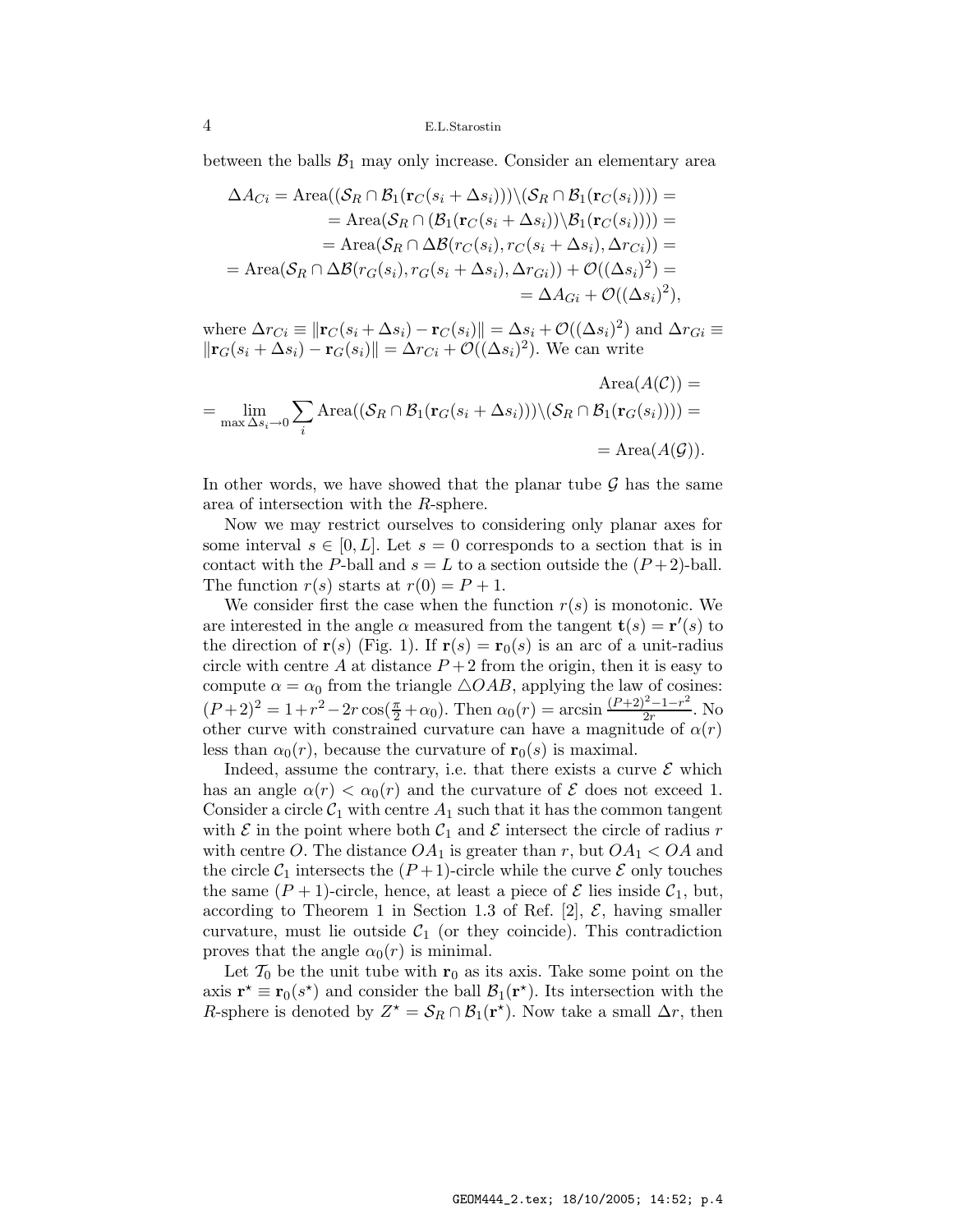

*Figure 1.* To the definition of the angle  $\alpha$ .

there exists a small  $\Delta s$  such that  $\|\mathbf{r}_0(s^* + \Delta s)\| = \|\mathbf{r}^*\| + \Delta r$ . Define  $Z_d = \mathcal{S}_R \cap \mathcal{B}_1(\mathbf{r}_1)$  for such  $\mathbf{r}_1$  that  $\|\mathbf{r}_1\| = \|\mathbf{r}^*\| + \Delta r$ . Compute the area of the difference

$$
\Delta A = \text{Area}(Z_d \backslash Z^*) = \text{Area}(\mathcal{S}_R \cap (\mathcal{B}_1(\mathbf{r}_1) \backslash \mathcal{B}_1(\mathbf{r}^*)) ) \ge \geq \text{Area}(\mathcal{S}_R \cap (\mathcal{B}_1(\mathbf{r}_0(s^* + \Delta s)) \backslash \mathcal{B}_1(\mathbf{r}^*) ) ).
$$

The inequality follows because the smaller  $\alpha$  is, the smaller is the distance between two neighbouring balls sitting at levels  $r^*$  and  $r_1$ .

To compute the area of the entire intersection, we have to integrate  $\Delta A$  over  $r \in [P+1, r_{cr}]$ . The last inequality above shows that the minimum is achieved for the unit circular axis, i.e. for a bialy.

The case of nonmonotonic  $r(s)$  may be reduced to the monotonic case by cutting off the pieces of the tube axis where  $r$  is less than its already achieved maximum, i.e. for  $s \in K$ , where  $K = \{s : r(s)$  $\max_{0 \leq \sigma \leq s} r(\sigma)$  The remaining pieces are to be shifted and glued together  $0<\sigma < s$ to make  $r(s)$  continuous. It may happen that the resulting  $r(s)$  is not smooth. Still, for this piecewise smooth curve, we again have  $\alpha(r) \leq$  $\alpha_0(r)$ . Denote by  $\mathbf{r}_j \equiv \mathbf{r}(s_j)$  the points of the tangent discontinuities,  $s_j < s_{j+1}, r_j \leq r_{j+1}.$  The area of intersection of the initial tube T can be estimated as follows:

$$
\text{Area}(\mathcal{S}_R \cap \mathcal{T}) \ge \sum_j \text{Area}(\mathcal{S}_R \cap \mathcal{T}_j) - \sum_j \text{Area}(\mathcal{S}_R \cap \mathcal{B}_1(\mathbf{r}_j)),\qquad(3)
$$

where  $\mathcal{T}_j$  is the unit tube based on  $\mathbf{r}(s)$  for  $[s_j, s_{j+1}].$ 

Consider an interval where the shortened curve r is smooth. Suppose it lies between the levels  $r_j$  and  $r_{j+1}$ . Applying the same argument as above, we can show that the axis of a tube that has the minimal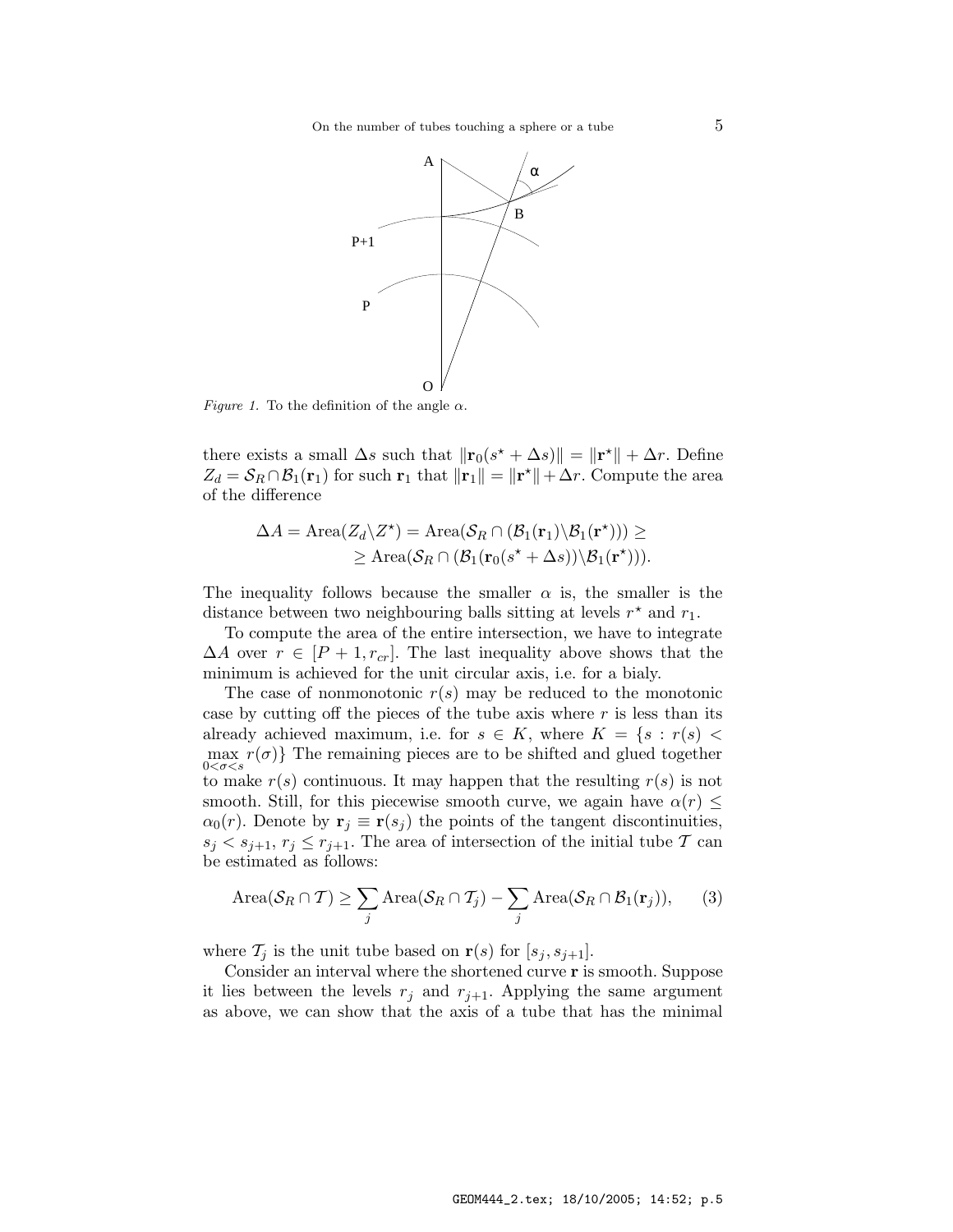intersection area with the R-sphere and that connects the levels  $r_j$  and  $r_{j+1}$  is a circular arc  $r_0$ . Then,

$$
\sum_j \text{Area}(\mathcal{S}_R \cap \mathcal{T}_j) \geq \sum_j \text{Area}(\mathcal{S}_R \cap \mathcal{T}_j^0).
$$

Inserting the last estimate into Eq. (3) yields

$$
\text{Area}(\mathcal{S}_R \cap \mathcal{T}) \ge \sum_j \text{Area}(\mathcal{S}_R \cap \mathcal{T}_j^0) - \sum_j \text{Area}(\mathcal{S}_R \cap \mathcal{B}_1(\mathbf{r}_j)) =
$$
  
= Area( $\mathcal{S}_R \cap \mathcal{T}^0$ ),

where  $\mathcal{T}^0 = \bigcup$  $\bigcup_j T_j^0$  is (a piece of) the bialy.

Theorem 1. Let tubes  $\mathcal{T}_i$ ,  $i = 1, \ldots, n$ , be such that

- 1.  $\mathcal{T}_i \cap \mathcal{B}_P = \emptyset$ .
- 2.  $T_i \cap T_j = \emptyset, i \neq j$ .
- 3.  $\bar{T}_i \cap \mathcal{B}_P = Q_i, Q_i = \{ \mathbf{q}_{ik} \in \mathbb{R}^3, k = 1, ..., m_i \ge 1 \}$  ( $\mathbf{q}_{ik}$  is the k-th contact point of the  $i$ -th tube with the central  $P$ -ball; the  $i$ -th tube has  $m_i$  contact points).
- 4.  $\forall i, k \exists \sigma_{ik} : \mathcal{D}(\sigma_{ik}) \cap \mathcal{B}_{P+2} = \emptyset$ ,  $\mathcal{D}(s_{ik}) \cap \mathcal{B}_P = \mathbf{q}_{ik}, \infty < \sigma_{i0} < s_{i1} <$  $\sigma_{i1} < s_{i2} < \sigma_{i2} < \ldots < s_{ik} < \sigma_{ik} < s_{i,k+1} < \ldots < \sigma_{i,m-1} < s_{im} <$  $\sigma_{im} < \infty$ .

Then the total number of contacts is bounded:  $\sum_{n=1}^{n}$  $\sum_{i=1}^{n} m_i \leq \tilde{N}(P)$ , where the function  $\tilde{N}(P)$  will be defined below. If  $m_i = 1, i = 1, \ldots, n$ , then the alternating condition 4 can be omitted and the theorem claims that  $n \leq N(P)$ .

Proof. First of all, we note that the intersections of tubes with any sphere concentric with the central ball are disjoint because the tubes are disjoint. We will consider further only spheres of radius  $R$  such that  $P \leq R \leq P+2$ . As follows from the above lemma, the minimum area of intersection of the tube with a sphere of radius  $R$  is achieved when the part of the tube inside the sphere takes the shape of a fragment of a bialy and the centre of the bialy is located at the (maximally possible) distance  $P + 2$  from the centre of the ball. For the sake of definiteness, let us fix the origin of the reference frame at the centre of the ball with the centre of the bialy lying on the z-axis and its circular axis being in the xz-plane. Then the bialy is described by the equation

$$
y^{2} + \left(\sqrt{x^{2} + (z - P - 2)^{2}} - 1\right)^{2} = 1.
$$
 (4)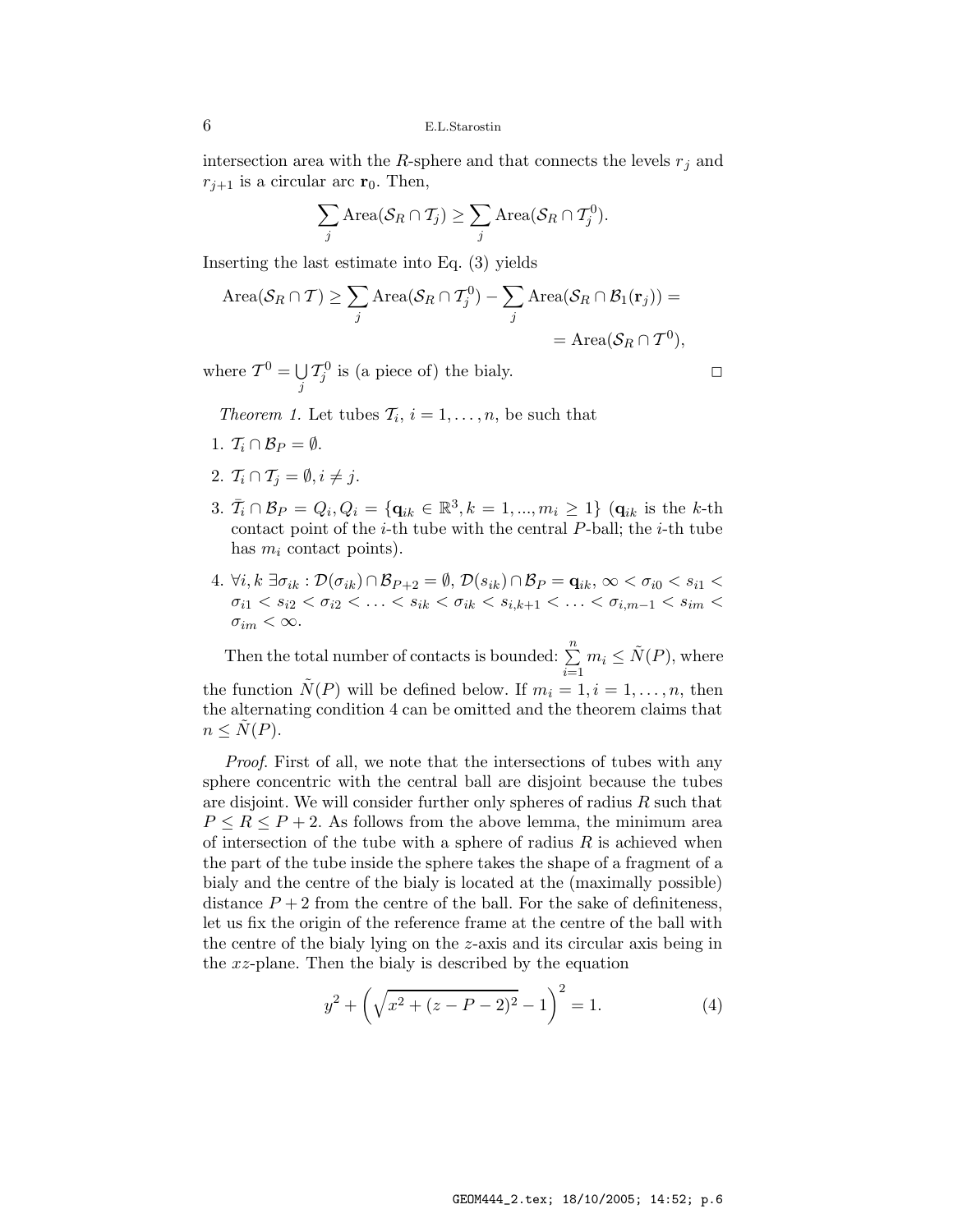We are interested in its intersection with the sphere  $S_R$  given by

$$
x^2 + y^2 + z^2 = R^2.
$$
 (5)

The intersection domains are shown in Fig. 2 for  $P = 1$ ,  $R = 2$  (left) and  $R = 3$  (right).



Figure 2. 9 unit bialies touching the unit ball and clipped with the sphere of radius  $R = 2$  (left) and  $R = 3$  (right).

The boundary of the overlapping region on the surface of the sphere satisfies the equation

$$
[R2 - 2(P + 2)z + (P + 2)2]2 = 4[x2 + (z - P - 2)2],
$$
 (6)

which is obtained after elimination of  $y$  from Eqs. (4) and (5).

Let us introduce cylindrical coordinates by setting  $x = \rho \cos \phi$ ,  $y =$  $\rho \sin \phi$ ,  $z = z$ . Then Eq. (6) may be represented as a quadratic equation  $4Uz^2 - 4Vz + W = 0$  with coefficients depending on P, R and  $\phi$ :

$$
U = (P+1)(P+3) + \cos^2 \phi, \quad V = (P+2)[R^2 + (P+2)^2 - 2],
$$
  

$$
W = [R^2 + (P+2)^2]^2 - 4(P+2)^2 - 4R^2 \cos^2 \phi.
$$

Therefore, we have  $z = z(\phi) = \frac{V \pm \sqrt{V^2 - UW}}{2U}$  (for  $R \le P + 2$ , only the sign "−" is meaningful).

Now we can compute the intersection area

$$
S = \int_{0}^{2\pi} \int_{0}^{\phi(\phi)} \frac{R}{\sqrt{R^2 - \rho^2}} \rho \, d\rho \, d\phi = R \int_{0}^{2\pi} \left( R - \sqrt{R^2 - \rho^2(\phi)} \right) \, d\phi =
$$

$$
= 4R \int_{0}^{\pi/2} (R - z(\phi)) \, d\phi = \frac{1}{2} S_R - 4RZ(P, R), \tag{7}
$$

where  $S_R = 4\pi R^2$  is the entire area of the sphere  $S_R$  and  $Z(P, R) \equiv$  $\pi/2$ R  $\boldsymbol{0}$  $z(\phi)$  d $\phi$ . The last integral may be expressed in terms of elliptic integrals.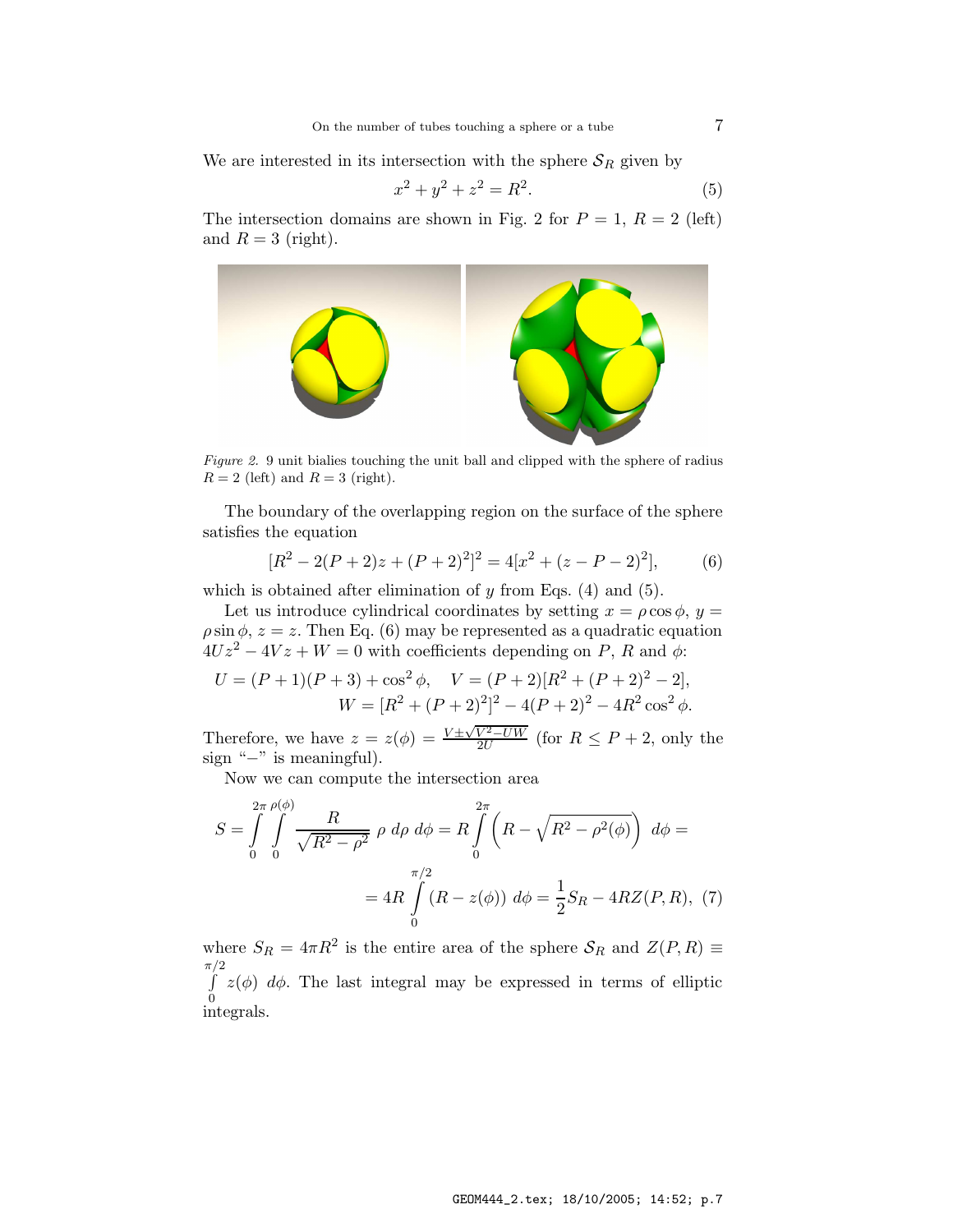Let us consider the function  $N = N(P, R) = \frac{S_R}{S}$ ,

$$
N^{-1} = \frac{1}{2} - \frac{1}{\pi R} Z(P, R). \tag{8}
$$

We will show that, for fixed  $P > \epsilon > 0$ , N has a minimum in the interval  $R \in (P, P + 2)$  for some  $R^*(P)$ . To this end, we note first that for  $R = P$  and  $R = P + 2$  both the function  $Z(P, R)$  and its derivative with respect to  $R$  may be expressed in elementary functions:

$$
Z(P,R)|_{R=P} = \frac{\pi}{2}P,\tag{9}
$$

$$
Z(P,R)|_{R=P+2} = \frac{\pi}{2} \left( 2\sqrt{(P+2)^2 - 1} - (P+2) \right), \tag{10}
$$

$$
\frac{\partial Z(P,R)}{\partial R}\Big|_{R=P} = \frac{\pi}{2} \left( 1 - \frac{2}{\sqrt{2(P+1)(P+2)}} \right) > 0, \tag{11}
$$

$$
\frac{\partial Z(P,R)}{\partial R}\bigg|_{R=P+2} = \frac{\pi}{2} \left( \frac{2(P+2)}{\sqrt{(P+2)^2 - 1}} - 1 \right) > 0. \tag{12}
$$

The derivative of  $N^{-1}$ 

$$
\frac{\partial N^{-1}(P,R)}{\partial R} = \frac{1}{\pi R^2} \left( Z(P,R) - R \frac{\partial Z(P,R)}{\partial R} \right)
$$

has different signs at the ends of the interval:

$$
\left. \frac{\partial N^{-1}(P,R)}{\partial R} \right|_{R=P} = \frac{1}{P\sqrt{2(P+1)(P+2)}} > 0
$$

and

$$
\left. \frac{\partial N^{-1}(P,R)}{\partial R} \right|_{R=R+2} = -\frac{1}{(P+2)^2 \sqrt{(P+2)^2 - 1}} < 0.
$$

Applying the Weierstraß intermediate value theorem to the function  $\frac{\partial N^{-1}(P,R)}{\partial R}$ , we conclude that there exists  $R^* \in (P, P + 2)$  such that  $\frac{\partial R}{\partial N^{-1}(P,R)}$  $\left.\frac{d^{1}(P,R)}{\partial R}\right|_{R=R^*}=0$ , which implies that the function  $N(P,R)$  has a local minimum on that interval. In order to find  $R^*$ , we solve numerically the equation

$$
Z(P,R) - R\frac{\partial Z(P,R)}{\partial R} = 0.
$$
\n(13)

Thus, for given P, the number of contacts cannot exceed  $\tilde{N}(P)$  =  $N(P, R^*(P))$ . A graph is shown in Fig. 3. The function  $\tilde{N}(P)$  may be computed with arbitrary precision. Numerical computation suggests that for all fixed  $P > 0$  there is only one local minimum of  $N(P, R)$ .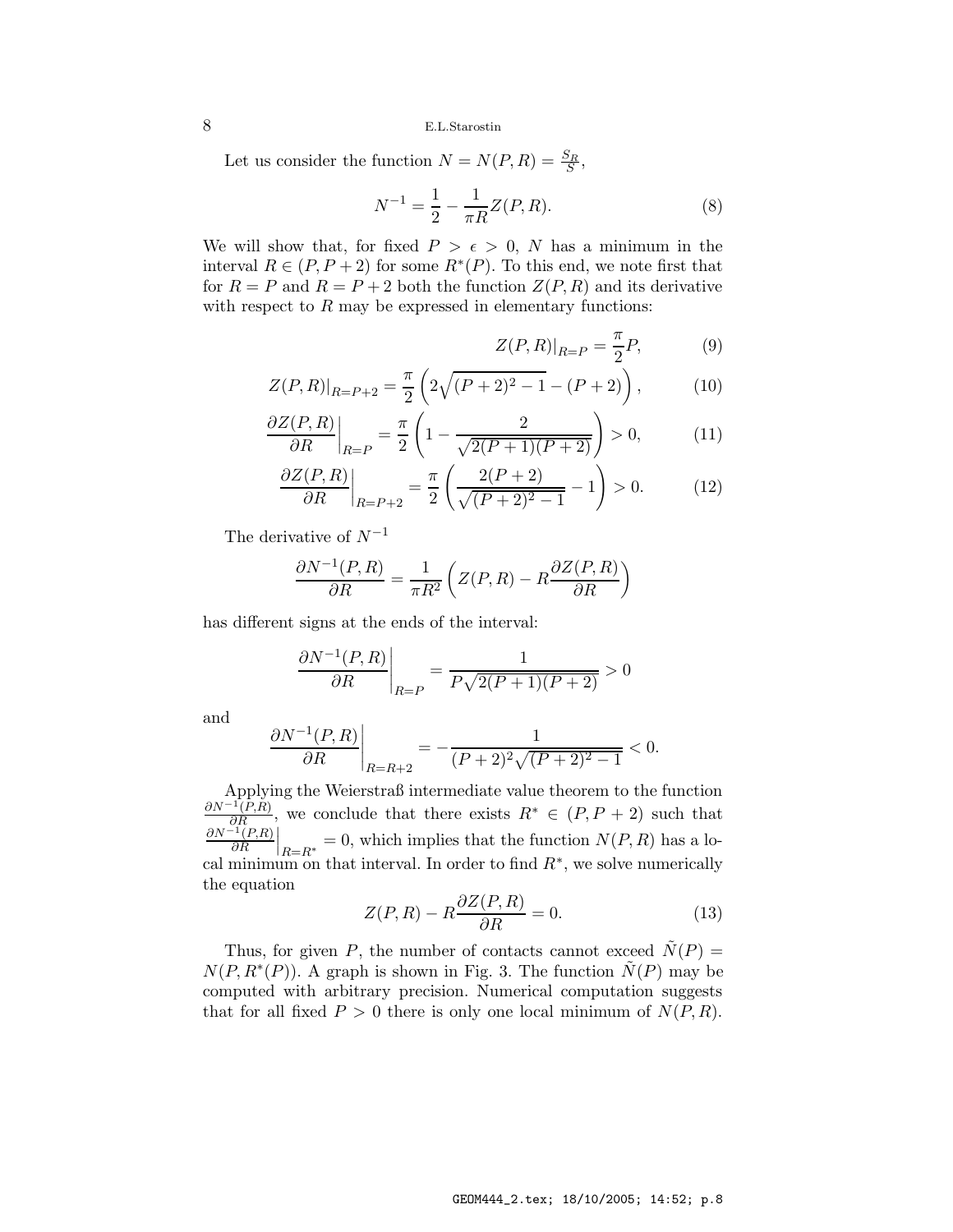

Figure 3. Shaded (yellow) region with boundary  $\tilde{N}(P)$  corresponds to forbidden numbers of contacts of unit-radius tubes with the ball of radius  $P$  from the outside, resp., with the sphere of radius  $P + 4$  from the inside. The upper (blue) curve represents the estimate Eq. (14). The lower (red) curve represents the improved upper bounds of Eqs. (15) and (16). Small circles correspond to the estimates obtained with spherical codes (see Remark 4). The cross marks the proved solution of the Tammes problem for 24 circles  $(N = 12)$ .

However, the uniqueness property in no way affects the correctness of the estimate  $N(P)$  because any R-sphere may be taken.

Remark 1. As can be seen from numerics, the function  $Z(P, R)$  is convex in the range  $(P, P + 2)$  for any fixed  $P > 0$ . Taking this to be a fact, we can thus consider the Legendre transform  $G(P,Q)$  of  $Z(P,R)$ . Solving Eq. (13) is then equivalent to searching for a root  $Q^*$  of G.

*Remark 2.* For the extreme value of radius  $R = P + 2$ , Eq. (7) with Eq. (10) immediately implies  $S = 4\pi R(R - \sqrt{R^2 - 1})$  which is exactly the area of intersection of an infinite cylinder and an R-sphere centred on the axis of the cylinder. The cylinder crosses  $S_R$  orthogonally and the intersection consists of two spherical caps, each bounded by a unit-radius circle on the surface of the R-sphere. In the case of a unit bialy crossed with a sphere which passes through the bialy's centre, the intersection is also a pair of spherical caps of the same size (cf. Fig. 2 (right)). Indeed, the intersection must contain a pair of spherical caps, resulting from the intersection of the R-sphere with two disjoint unit balls centred at the axis of the bialy. Hence, the intersection area is bounded from below by S.

Inserting Eq.  $(10)$  into Eq.  $(8)$ , we can obtain the estimate

$$
N^{-} \equiv N(P, P + 2) = \frac{R}{R - \sqrt{R^2 - 1}} = \frac{P + 2}{P + 2 - \sqrt{(P + 1)(P + 3)}},\tag{14}
$$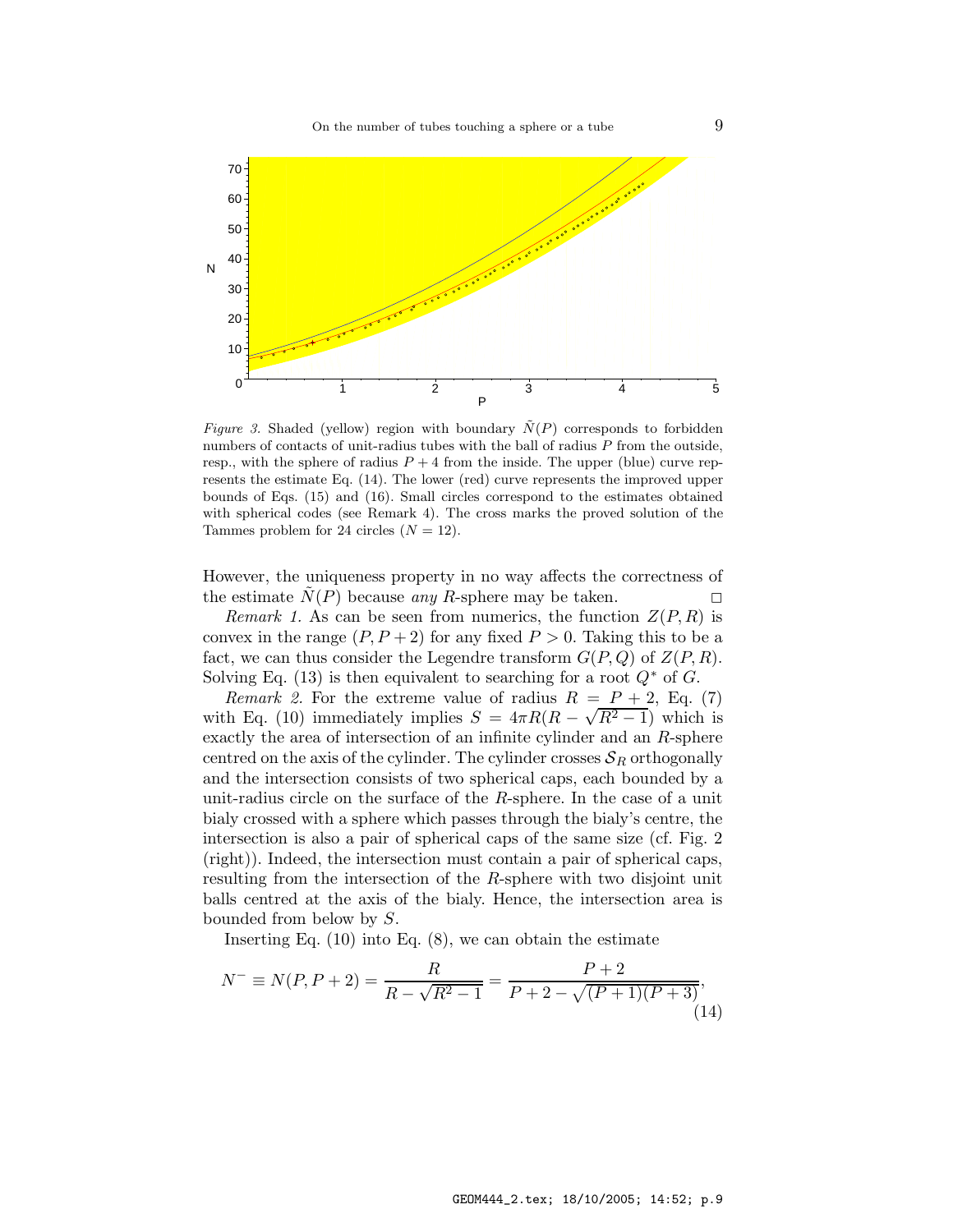which is also shown in Fig. 3 as a solid line.

Remark 3. The estimate Eq. (14) can be improved. Assume that there are  $N^+$  contacts. Then the tubes must cross the  $(P+2)$ -sphere at least  $2N^+$  times. The minimal area of every crossing is that of a unit spherical cap. Therefore the number  $N^+$  cannot exceed one half of the maximum number  $n_0$  of free unit-radius circles packed on the sphere. The latter number corresponds to the solution of the Tammes problem [21] which is to find the configuration of a given number  $n<sub>T</sub>$ of points on the sphere that maximizes the minimum distance between any pair of points. The extremal configuration is called a spherical code [6]. A number of upper bounds are known for the Tammes problem. In Ref. [14], Fig. 1 presents a composite curve that corresponds to the two upper bounds proved by Robinson in §§ 9.1 and 9.5 of Ref. [17]. In our terms, his expressions may be rewritten as follows:

$$
n_0 < \frac{12(\pi R^2 + \Sigma_2)}{4\Sigma_1 + \Sigma_2 + \Sigma_3}, \qquad \text{for } 12 \le n_0 \le 24 \tag{15}
$$

and

$$
n_0 < \frac{6(\pi R^2 - \Sigma_2 + 2\Sigma_3)}{2\Sigma_1 + \Sigma_3}, \qquad \text{for } n_0 \ge 24,\tag{16}
$$

where  $\Sigma_1$  is a spherical area of an equilateral triangle of side  $2\gamma$  (we denote its angles by  $\beta_1$ ),  $\Sigma_2$  is a halved spherical area of a regular quadrangle of side  $2\gamma$  (we denote its angles by  $\beta_2$ ) and  $\Sigma_3$  is a spherical area of a triangle with two sides equal to 2 $\gamma$  and included angle  $2\pi-4\beta_1$ . The formulas for the areas  $\Sigma_1$ ,  $\Sigma_2$  and  $\Sigma_3$  are as follows:

$$
\Sigma_1 = R^2(3\beta_1 - \pi), \quad \beta_1 = \arccos\left(\frac{\cos 2\gamma}{1 + \cos 2\gamma}\right),
$$

$$
\Sigma_2 = R^2(2\beta_2 - \pi), \quad \beta_2 = 2 \arcsin\left(\frac{\sqrt{2}}{2\cos\gamma}\right),
$$

$$
\Sigma_3 = R^2(\pi - 4\beta_1 - 2\beta_3), \quad \beta_3 = \arctan\left(\frac{1 + \cos 4\beta_1}{\sin 4\beta_1 \cos 2\gamma}\right).
$$

The right-hand sides of Eqs. (15), (16) give upper bounds for the number of unit circles that can be packed on a sphere of radius  $R = \csc \gamma$ . For our problem, this implies that the number  $N^+$  of bialies that touch the ball of radius  $P = R-2 = \csc \gamma - 2$  does not exceed  $n_0/2$ . The curve corresponding to the bounds Eqs. (15), (16) is presented in Fig. 3.

Remark 4. The solutions to the Tammes problem are currently known with proofs only for all  $n_T \leq 14$  and for  $n_T = 24$ . A variety of existing numerical algorithms have produced presumably extremal configurations. The best solutions currently known are collected and updated on the web site [19] for all  $n_T \leq 130$ .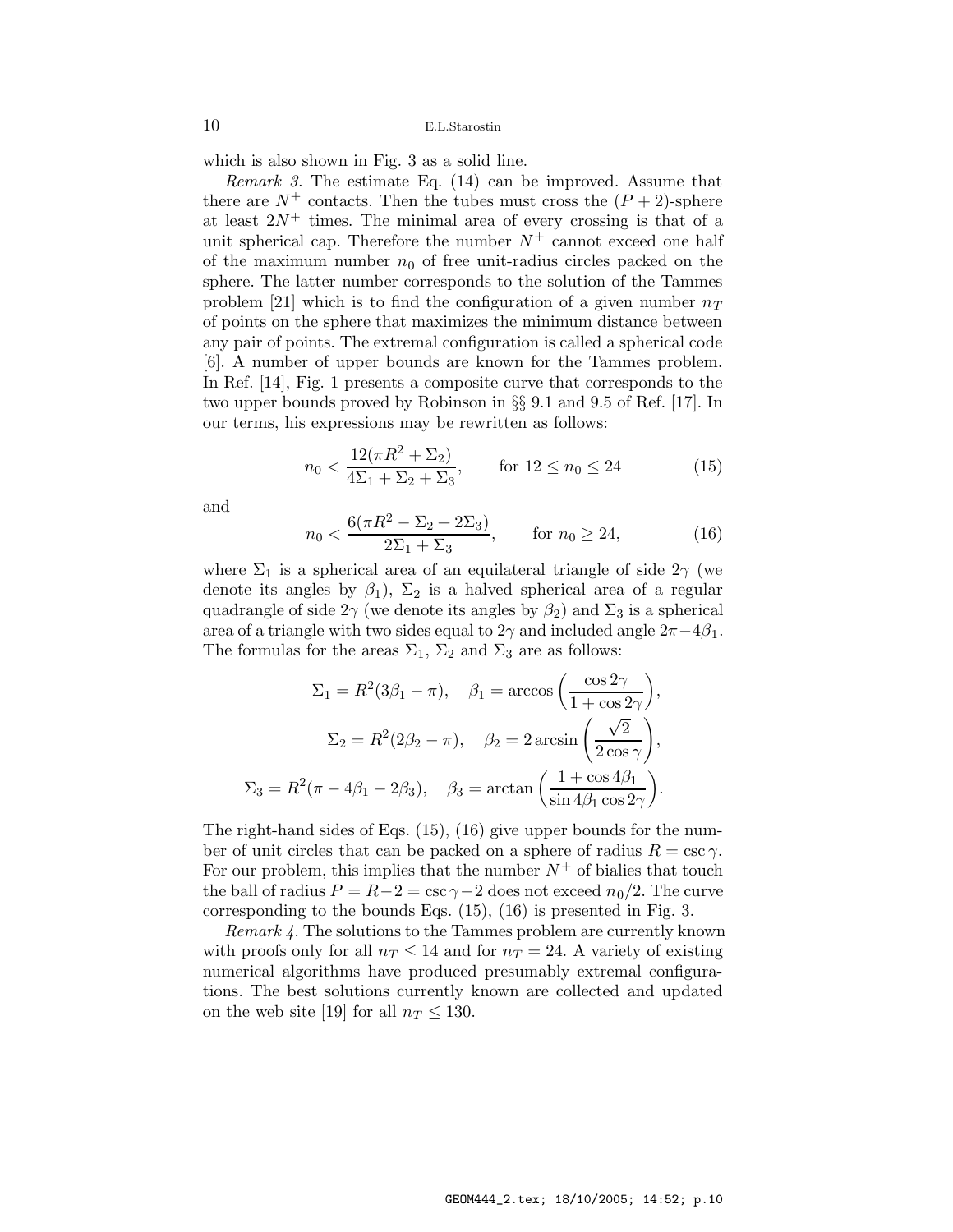Suppose we know the spherical code for a particular  $n_T = 2m$ ,  $m \in \mathbb{Z}^+$ . The table [19] gives us the minimal value of the angle  $2\gamma$ between the centres of the spherical caps on the unit sphere. In other words,  $n<sub>T</sub>$  unit circles may be packed on the sphere of radius  $R = \csc \gamma$ . Therefore, not more than  $N = m$  bialies can be in contact with the ball of radius  $P = \csc \gamma - 2$ . Discrete points with coordinates  $(P, N)$ are shown in Fig. 3 for  $N \leq 65$ . They were computed with the data from [19].

One can observe in Fig. 3 that the estimate based on spherical codes approaches  $\tilde{N}$  as the radius P increases. For smaller P, the spherical code estimates are getting closer to the curve of Eq. (14), while remaining better. Note also that two parts of the bound Eqs. (15) and (16) meet each other at a point for  $N = 12$ , where both right-hand side expressions equal 24 which corresponds to the isolated proved solution to the Tammes problem [17].

Example 1. Let the central ball be of unit radius. With Eq. (8), we can compute  $N(1, 2) \approx 10.858914 < 11$ . If we assume that there could be as many as 11 bialies touching the unit ball, then the total area of their overlappings with the sphere of radius 2 should exceed  $S_2$ , which is impossible.

Fig. 4 shows a symmetrical arrangement of 9 bialies touching the unit ball. Although gaps are seen between the bialies, it is not possible to add more bialies without moving those nine. Nevertheless, it is still not clear whether a configuration with 10 tubes exists or not.



Figure 4. 9 unit bialies touch a unit ball. In the right figure they also touch a sphere of radius  $P = 5$  from the inside (see Example 2 in Sec. 4).

The constructions of six infinite cylinders touching a central ball (see Ref. [4]) does not contain a so-called rattler, i.e. a cylinder without contacts with other cylinders. This is not the case for the configuration presented in Fig. 4.

Another example of arrangement of tubes will be given at the end of the following section (Example 3).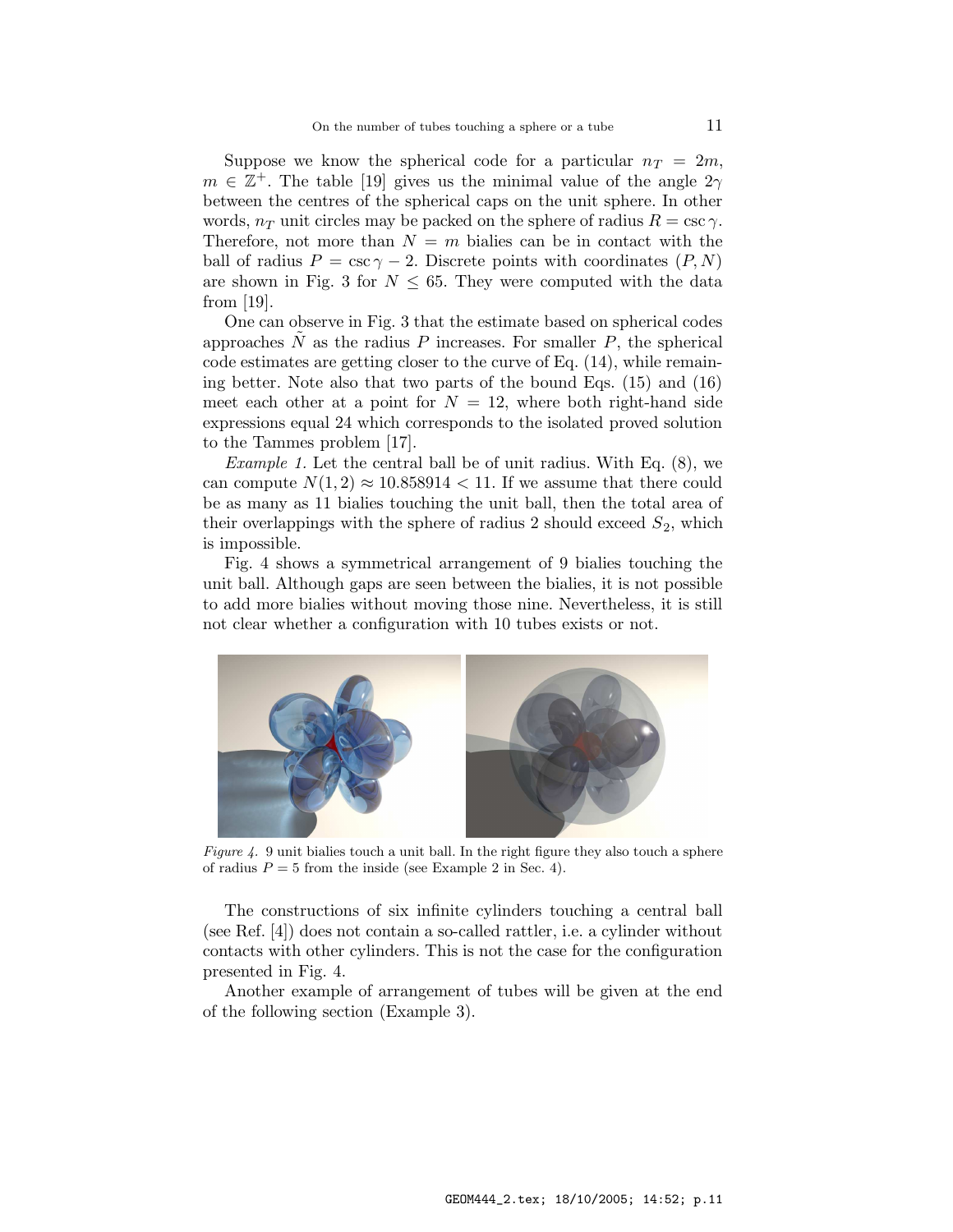#### 4. Tubes touching the surface of a ball from the inside

The approach developed above for the case when the tubes lie entirely outside the ball, may be adapted to the problem of tubes belonging to the interior of the ball. Of course, now we consider only rings. We start with modifying Lemma 1 and formulate

Lemma 2. Let  $S_P$ ,  $P > 2$  be a central sphere and  $S_R$  another central sphere of a smaller radius  $R < P$ . Let T be a tube inside  $S_P$  with axis C touching  $S_P$  in point  $Q = \overline{T} \cap S_P$ . Let  $A(C)$  be the intersection of the tube and the R-sphere:  $A(\mathcal{C}) = \overline{\mathcal{T}} \cap \mathcal{S}_R$ . Then for all R such that  $P-2 \leq R < P$  the area of A reaches its minimum if  $\mathcal{T} = \mathcal{Y}$ .

The *proof* is similar to the proof of Lemma 1.

Proceeding in the same way as in the exterior case we can compare the area of intersection of a bialy with an R-sphere and obtain the analogue of Theorem 1. However, it is possible to get a better upper bound if we consider how the remaining parts of the tubes can be packed inside a sphere of radius  $P-2$ .

Theorem 2. Let tubes  $\mathcal{T}_i$ ,  $i = 1, \ldots, n$ , be such that

- 1.  $\mathcal{T}_i \cap \mathcal{B}_P = \mathcal{T}_i, P \geq 3.$
- 2.  $T_i \cap T_j = \emptyset, i \neq j$ .
- 3.  $\bar{T}_i \cap \mathcal{S}_P = Q_i, Q_i = \{ \mathbf{q}_{ik} \in \mathbb{R}^3, k = 1, ..., m_i \ge 1 \}$  ( $\mathbf{q}_{ik}$  is the k-th contact point of the  $i$ -th tube with the central  $P$ -sphere; the  $i$ -th tube has  $m_i$  contact points).
- 4.  $\forall i, k \exists \sigma_{ik} : \mathcal{D}(\sigma_{ik}) \cap \mathcal{B}_{P-2} = \mathcal{D}(\sigma_{ik}), \mathcal{D}(s_{ik}) \cap \mathcal{S}_{P} = \mathbf{q}_{ik}, 0 \leq s_{i1} <$  $\sigma_{i1} < s_{i2} < \sigma_{i2} < \ldots < s_{ik} < \sigma_{ik} < s_{i,k+1} < \ldots < \sigma_{i,m-1} < s_{im} <$  $\sigma_{im} < L_i$ , where  $L_i$  is the axis length of the *i*-th ring.

Then the total number of contacts is bounded:  $\sum_{n=1}^{\infty}$  $\sum_{i=1}^{n} m_i \leq \tilde{N}_{in}(P),$ where the function  $\tilde{N}_{in}(P)$  will be defined below.

Proof. Condition 4 means that between the contacts to the P-sphere each tube has to enter the  $(P-2)$ -ball so that there should exist a crosssectional disc belonging to this small ball. This is always possible for  $P \geq 3$ . Now we take the *i*-th ring and we shall normally omit the index i in the sequel for simplicity.

Let  $\mathbf{r}(s), s \in M$ ,  $s_{ik} < s < s_{i,k+1}$  be the axis of the piece(s) of the *i*-th ring inside the  $(P - 2)$ -ball. Then  $r^* \equiv \min_{s \in M} r(s) \leq P - 3$ , because otherwise no cross-section would be immersed in the  $(P-2)$ ball. The plane of the section  $\mathcal{D}(\mathbf{r}^{\star})$  passes through the origin and the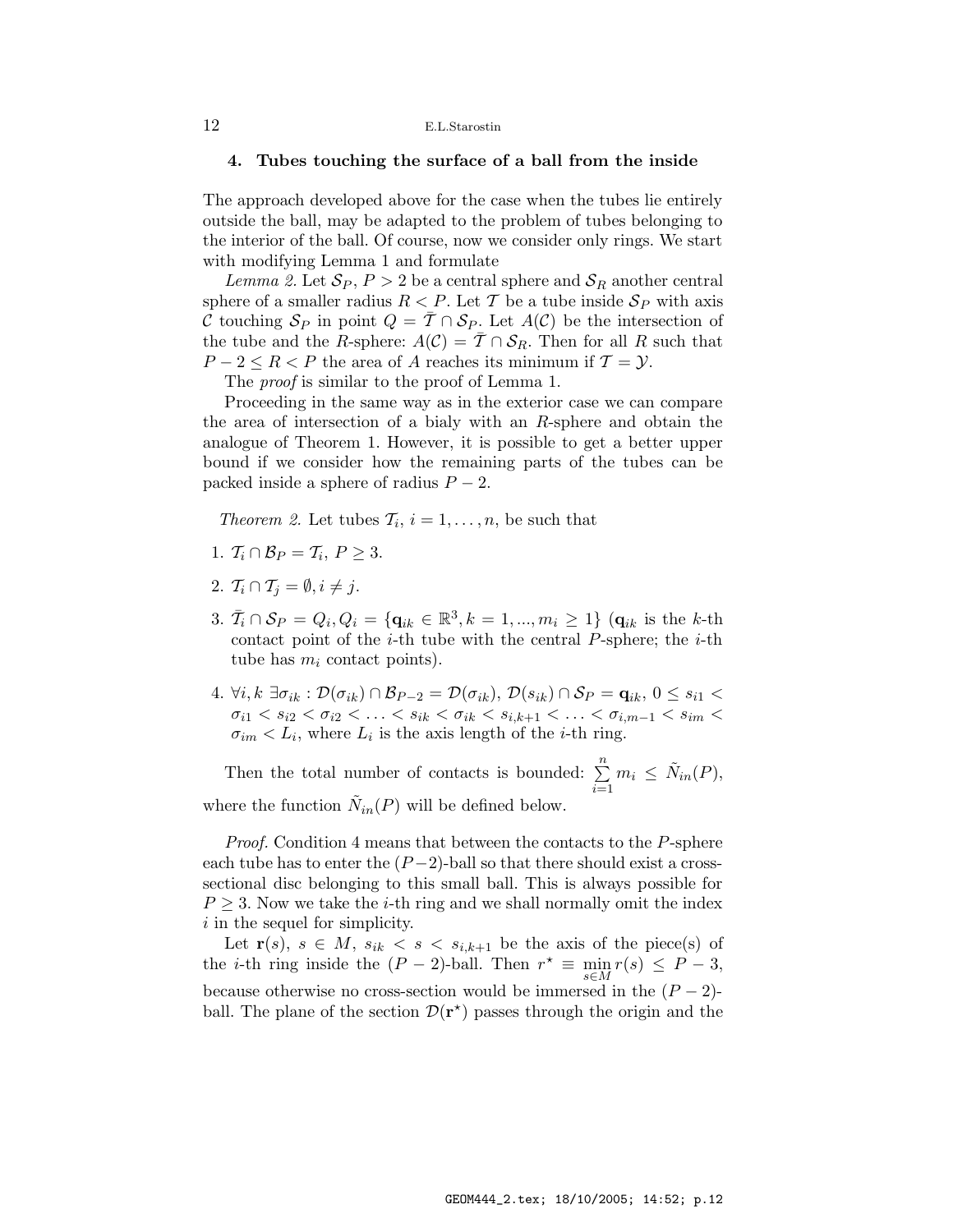tube touches the surface of the ball of radius  $\rho \leq |P-4|$  at a point that belongs to  $\mathcal{D}(\mathbf{r}^*)$ . Note that the  $\rho$ -ball lies inside the closed tube for  $3 \leq P \leq 4$ . Then, since all the tubes are disjoint, it follows immediately that only one ring has room inside the  $(P-2)$ -ball, i.e.  $\tilde{N}_{in}(P) = 1$ ,  $P \in [3, 4).$ 

Now let  $P \geq 4$ . We consider a sphere of radius  $R \leq P-2$  and a piece of ring inside this sphere. We are interested in determining the minimal normalized area of the intersection of the ring with the Rsphere. If  $r^* \geq R - 1$  for this piece of the ring, then we may apply Lemma 1 and claim that the minimal area is reached when the piece is part of the bialy. If the ring sinks deeper into the  $(P-2)$ -ball, i.e. if  $r^* < R - 1$ , then nothing prevents the ring from crossing the Rsphere orthogonally and the intersection is simply a pair of spherical caps bounded by unit circles.

We need not consider tubes that enter the  $(P-4)$ -ball. Indeed, let  $N^{-1}(P-4, R_0)$  be the normalized intersection area for a bialy that is in contact with the  $(P - 4)$ -ball. The bialy is crossed with the sphere of some radius  $R_0 \in (P-4, P-2)$ . Now consider another bialy that touches a ball of smaller radius  $P_1 < P - 4$ . It is always possible to choose the radius of the crossing sphere  $R_1 = R_0 P_1/(P - 4)$ . Then,  $N^{-1}(P_1, R_1) \geq N^{-1}(P-4, R_0)$ , because we have proportionally deflated both the contacting ball and the crossing sphere, but left the thickness radius of the bialy unchanged. Since we are seeking a minimum of  $N^{-1}$  among all possible configurations of the ring, it is sufficient to consider only the bialies with centres at  $S_{P-2}$ . These bialies touch the  $(P-4)$ -ball. Then the intersection area is given by Eq. (7), but we should formally substitute  $P \to P - 4$  in the expressions for the coefficients  $U, V, W$ .

Now we can define the function  $N_{in}(P, R) \equiv N(P-4, R)$  where N is given by Eq. (8). For fixed  $P \geq 4$ ,  $N_{in}$  has a minimum in the interval  $R \in (P-4, P-2): \tilde{N}_{in}(P) = \min_{R \in (P-4)}$  $R \in (P-4, P-2)$  $N_{in}(P, R)$ , which is an upper bound to the number of contacts of the rings with the P-sphere. The graph and the estimate in the interior case are essentially the same as in the exterior one, only shifted along the P-axis by 4 (Fig. 3). Thus, we establish the duality property of the estimate: the same value serves both to bound the number of unit tubes touching the surface of the small P-ball from the outside and of the larger  $(P + 4)$ -ball from the  $\Box$ inside.  $\Box$ 

Remark 5. The alternating condition 4 in the formulation of Theorem 2 cannot be omitted as can be seen from the following example. Consider two bialies arranged so that they touch each other along a circle. They can be packaged into a sphere of radius  $P = \sqrt{2} + 1 < 3$ .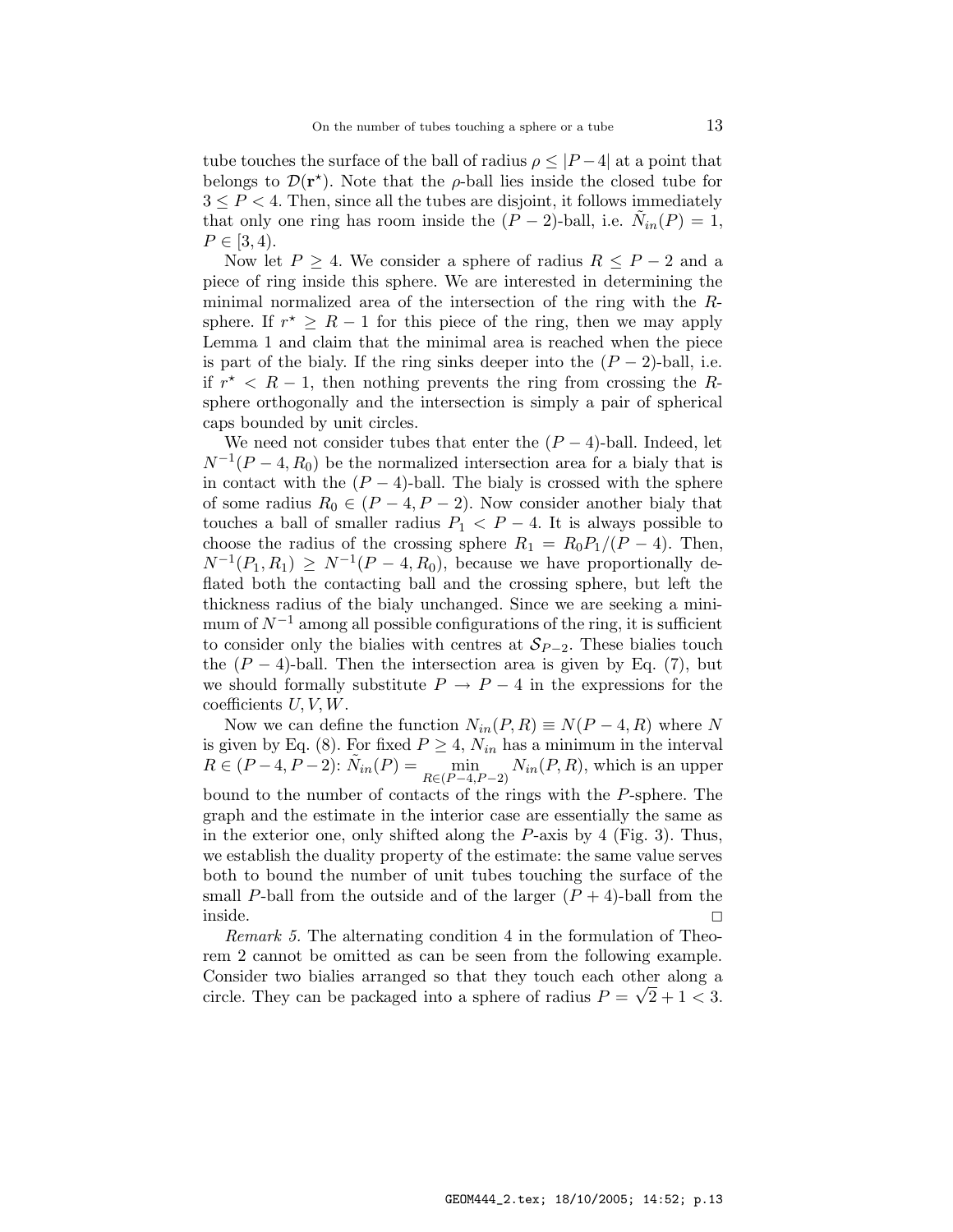To reduce the contacts to the sphere to one point for each bialy, one can increase  $P$  by an arbitrary small value and move the bialies accordingly. Clearly, condition 4 is violated for such a configuration. At the same time, we have  $m_1 + m_2 = 1 + 1 = 2 = n$  which exceeds the above upper bound  $\tilde{N}_{in}(P) = 1$ , for P up to 4. Note also that in the analogue of Theorem 1 mentioned above (before formulation of Theorem 2) condition 4 can be left out exactly as in Theorem 1.

Example 2. On the right of Fig. 4 one can see a symmetrical arrangement of 9 bialies touching a sphere of radius  $P = 5$  from the inside. This is the same configuration as that considered in Example 1 in Sec. 3. Similarly, our estimate excludes an arrangement of 11 tubes, but not 10.

Example 3. An approximation of the ideal Borromean rings was proposed in [5] (Fig. 5). The whole structure was composed of three identical rings each having a plane centreline made of four circular arcs.  $\sqrt{7} - 2$  and each ring touches the ball twice. There is room in the central part of the structure for a ball of radius

The rings may be placed inside a sphere of radius  $\sqrt{7} + 2$  so that each ring has two contact points with the sphere. Thus, in both cases, the total number of contacts is 6, while we have  $7 < \tilde{N}(\sqrt{7}-2) =$  $N_{in}(\sqrt{7}+2)$  < 8 for the upper bound function. So, it does not rule out the existence of another structure with 7 contact points for the same radii of the inner ball and the outer sphere, but 8 points are forbidden.



Figure 5. Borromean rings made of pieces of tubes with circular axes. In the right figure the same rings have unit radius of thickness and touch a sphere of radius  $P = \sqrt{7} + 2.$ 

### 5. On the number of tubes touching a given tube

In this section we prove a theorem related to the situation when instead of a ball there is a tube in the centre.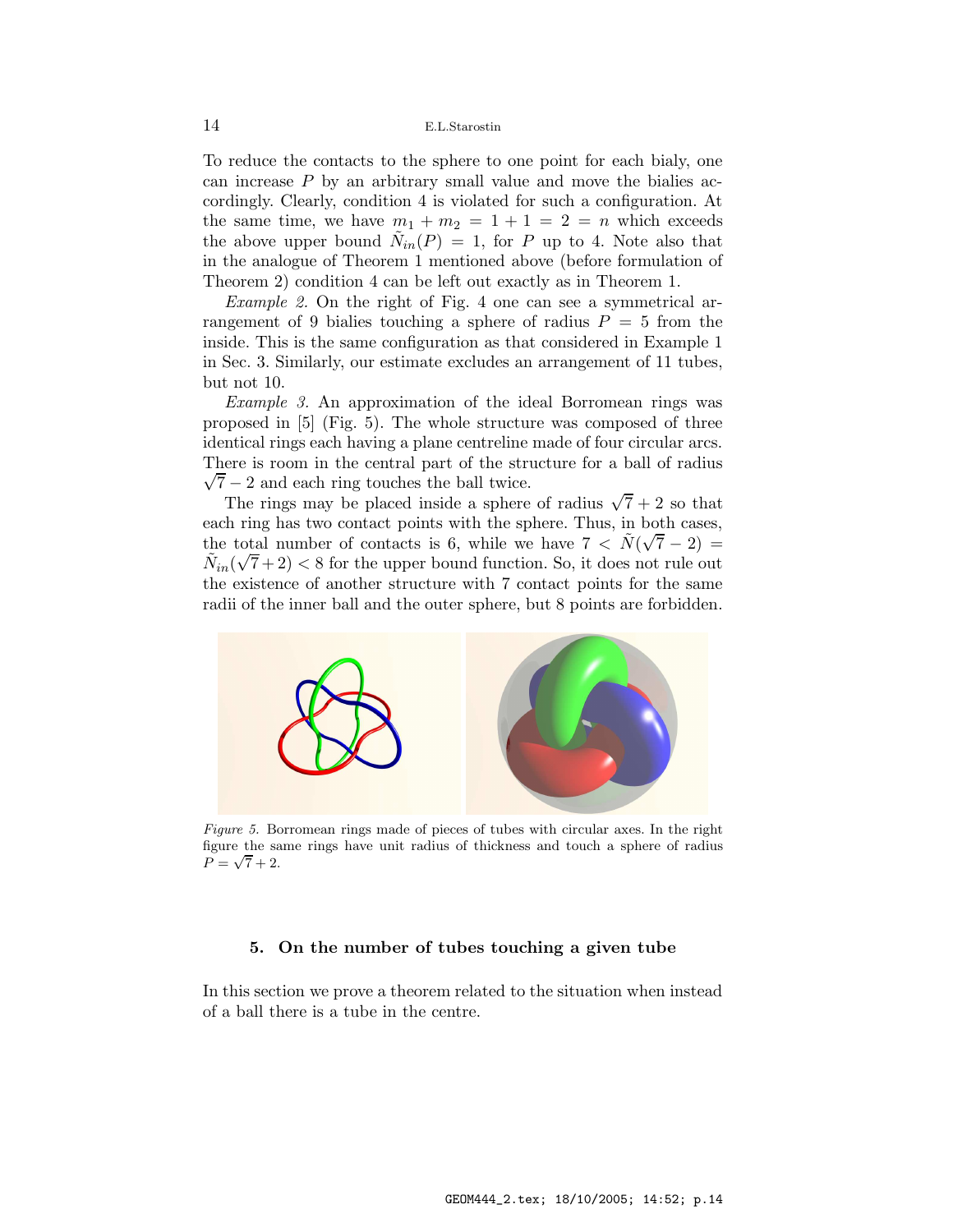Theorem 3. Let  $\mathcal{T}_0$  be a tube of radius P and  $\mathcal{D}_0$  be its arbitrary section. Let unit tubes  $\mathcal{T}_i$ ,  $i = 1, \ldots, n$ , be such that

- 1.  $\mathcal{T}_{\lambda} \cap \mathcal{T}_{\mu} = \emptyset, \lambda \neq \mu; \lambda, \mu = 0, \ldots, n$ , and
- 2.  $\bar{T}_i \cap \mathcal{D}_0 = Q_i, Q_i = \{ \mathbf{q}_{ik} \in \mathbb{R}^3, k = 1, ..., m_i \geq 1 \}$  ( $\mathbf{q}_{ik}$  is the kth contact point of the *i*-th tube,  $i = 1, \ldots, n$ ). It belongs to the cross-sectional disc  $\mathcal{D}_{ik}$  with normal  $\mathbf{n}_{ik}$ .

Then the number of touching unit tubes n does not exceed  $\pi \arcsin(P +$  $(1)^{-1}$ . If each unit tube has exactly one contact with the central one  $(m_i = 1)$  and  $P = \csc \frac{\pi}{n} - 1$ , then all  $n + 1$  discs  $\mathcal{D}_0$  and  $\mathcal{D}_{i1}$  lie in the same plane.

*Proof.* Without loss of generality, we place the centre of the disc  $\mathcal{D}_0$ into the origin and we call it the central disc. Let  $\mathbf{r}_{ik}$  be the centres of the other discs  $\mathcal{D}_{ik}$ ,  $\|\mathbf{r}_{ik}\| = P + 1$ ,  $i = 1, ..., n$ ,  $k = 1, ..., m_i$ . The tangent to the axis of the central tube in the origin  $n_0$  is the normal to the central disc and it is orthogonal to all  $\mathbf{r}_{ik}$ , i.e. the centres of all  $n + 1$  discs lie in the same plane  $P_0$  which also contains  $D_0$ . Since  $\mathcal{D}_0 \cap \mathcal{D}_{ik} = {\mathbf{q}_{ik}} \neq \emptyset$ , we may write  $\mathcal{B}_P \cap \mathcal{B}_1(\mathbf{r}_{ik}) = {\mathbf{q}_{ik}} \neq \emptyset$ , i.e. the balls  $\mathcal{B}_P$  and  $\mathcal{B}_1(\mathbf{r}_{ik})$  have no common interior points. The last is also true for the balls  $\mathcal{B}_1(\mathbf{r}_{ik})$  and  $\mathcal{B}_1(\mathbf{r}_{jl})$   $(i \neq j)$ , because, for any i, the interior of  $\mathcal{B}_1(\mathbf{r}_{ik})$  belongs to  $\mathcal{T}_i$  and the tubes do not overlap.

Clearly, the number  $n$  of unit tubes is not greater than the number of unit balls touching the central ball, all having their centres coplanar. But that number, in turn, cannot exceed the kissing number in  $\mathbb{R}^2$ , which is  $\left[\pi(\arcsin(P+1)^{-1})^{-1}\right]$  for unit circles contacting the common central circle of radius  $P$  (see Fig. 6). This proves the first claim of the theorem.



Figure 6. Sections of the balls by the plane  $\mathcal{P}_0$  orthogonal to the axis of the central tube.

Now suppose that all the balls belong to different tubes  $(m<sub>i</sub> = 1)$ and that  $P = \csc \frac{\pi}{n} - 1$ . We have *n* coplanar points  $\mathbf{r}_{i1} \in \mathcal{P}_0$ , each at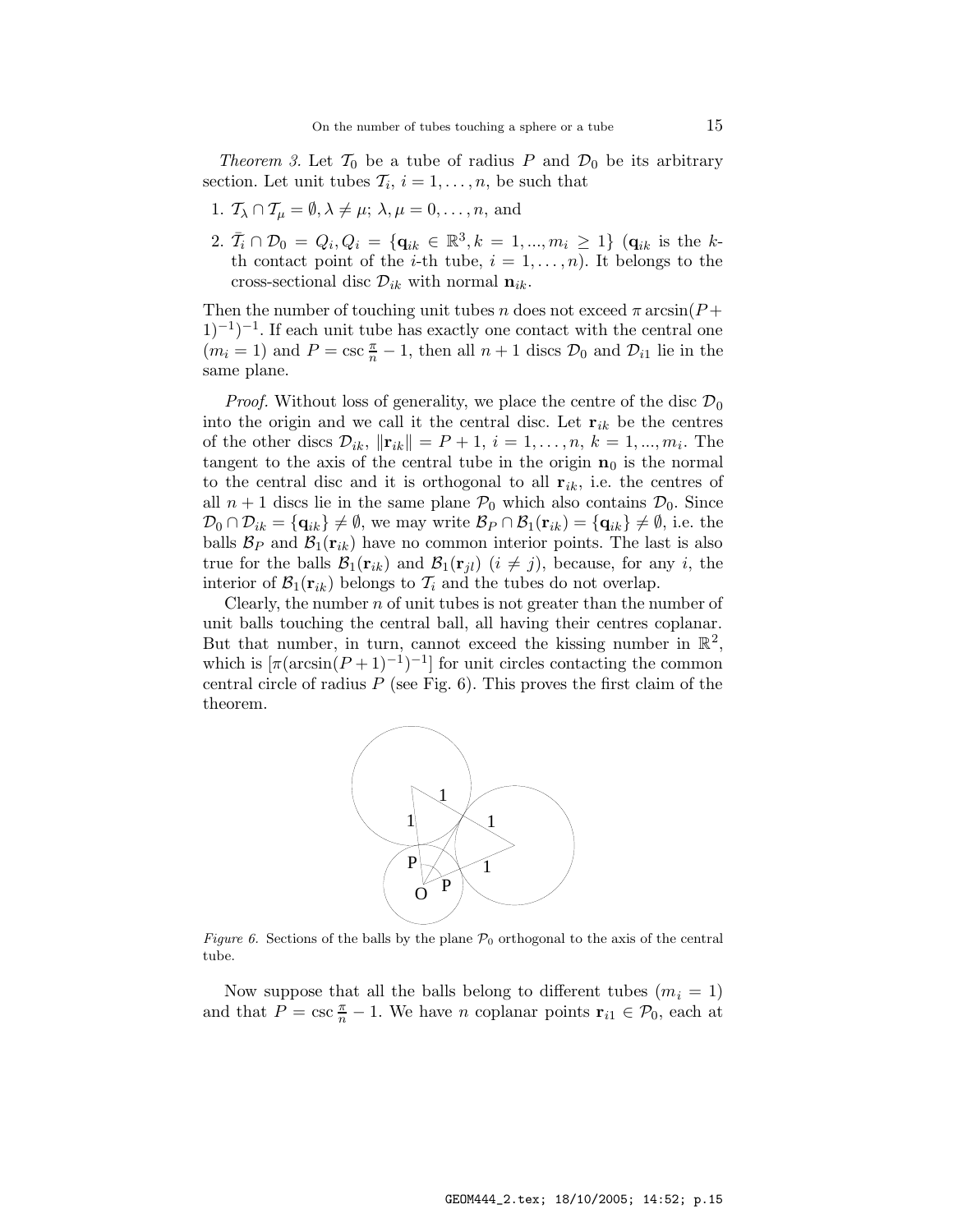distance  $P + 1$  from the origin and the distance between each pair of them is at least 2. This is only possible if they are vertices of a regular n-gon and they may be renumbered so that  $\|\Delta \mathbf{r}_j\| = 2, \Delta \mathbf{r}_j \equiv \mathbf{r}_{j+1}-\mathbf{r}_j$ ,  $j = 1, \ldots, n$  (we identify  $\mathbf{r}_{n+1} \equiv \mathbf{r}_1$ ). This means that the piece of tube corresponding to  $\mathbf{r}_i$  is in contact with both the central tube and two other tubes,  $\mathcal{T}_{j\pm 1}$ . The tangent to the axis of the j-th tube at  $\mathbf{r}_j$  is  $\mathbf{n}_j$ , the normal to  $\mathcal{D}_j$ . Then  $\mathbf{n}_j \cdot \mathbf{r}_j = 0$  and  $\mathbf{n}_j \cdot \Delta \mathbf{r}_j = 0$ , which implies that  $\mathbf{n}_j$  is normal to the plane  $\mathcal{P}_0$ , i.e. all  $\mathcal{D}_j \in \mathcal{P}_0$ .

Example 4. If the central tube also has the same unit radius of thickness, then  $n \leq 6$ .

Remark 6. To avoid situations when one tube may have an arbitrary number of contacts with the central disc, e.g. by having its axis coplanar with the disc, an additional condition can be included requiring that the unit tubes should be sufficiently "straight", i.e. that the radius of curvature should be larger then  $P + 1$ .

Corollary. Let the maximum allowed number of tubes be in continuous contact with the central tube whose axis is  $\mathbf{r}_0(s)$ , s being the arc length parameter. Then the second part of Theorem 3 implies that the vector field  $\Delta \mathbf{r}_{j0}(s) \equiv \mathbf{r}_{j}(s) - \mathbf{r}_{0}(s)$  is relatively parallel [3].

*Proof.* Since the vector  $\Delta r_{i0}(s)$  does not vary in magnitude, we may write

$$
\frac{d\mathbf{r}_j(s)}{ds} = \frac{d\mathbf{r}_0(s)}{ds} + \boldsymbol{\omega} \times \Delta \mathbf{r}_{j0}(s),\tag{17}
$$

where  $\omega$  is the angular velocity of rotation of the orthogonal frame  $\{n_0(s), \Delta \mathbf{r}_{i0}(s), n_0(s) \times \Delta \mathbf{r}_{i0}(s)\}\$ as s varies. Computing the crossproduct of Eq. (17) with  $\mathbf{n}_0(s)$  yields  $\boldsymbol{\omega} \cdot \mathbf{n}_0(s) = 0$ , because the tangent  $\frac{dr_j(s)}{ds}$  is parallel to  $\mathbf{n}_0(s)$ . In other words, the twist rate of the vector field  $\Delta \mathbf{r}_{j0}(s)$  is zero. Representing the vector  $\boldsymbol{\omega}$  as a sum of two components  $\boldsymbol{\omega} = \omega_1 \Delta \mathbf{r}_{i0}(s) + \omega_2 \mathbf{n}_0(s) \times \Delta \mathbf{r}_{i0}(s)$ , we find

$$
\frac{d\Delta \mathbf{r}_{j0}(s)}{ds} = -\omega_2 \Delta \mathbf{r}_{j0}^2(s)\mathbf{n}_0(s),
$$

i.e. the derivative of the vector  $\Delta \mathbf{r}_{i0}(s)$  remains tangential to  $\mathbf{r}_{0}(s)$ .  $\Box$ 

*Example 5.* Suppose that the axis  $\mathbf{r}_0(s)$  is smoothly closed. Let the other tubes be closed, too. We denote by  $\mathcal{L}k_j$  the linking number of  $\mathbf{r}_0(s)$  and  $\mathbf{r}_j(s)$ . Then the writhing number of each of the curves  $\mathbf{r}_0(s)$ and  $\mathbf{r}_i(s)$  equals  $\mathcal{L}k_i$  and, consequently, it is integer. This follows from the famous Călugăreanu-White-Fuller theorem  $\mathcal{L}k = \mathcal{T}w + \mathcal{W}r$  [9], because the twisting number vanishes.

The property of the relative parallelism and an integer writhe (for closed configurations) may be applied to describe toroidal conformations produced as a result of DNA condensation, characterized by hexagonal lattice packing [16, 13]. In particular, a dense packing of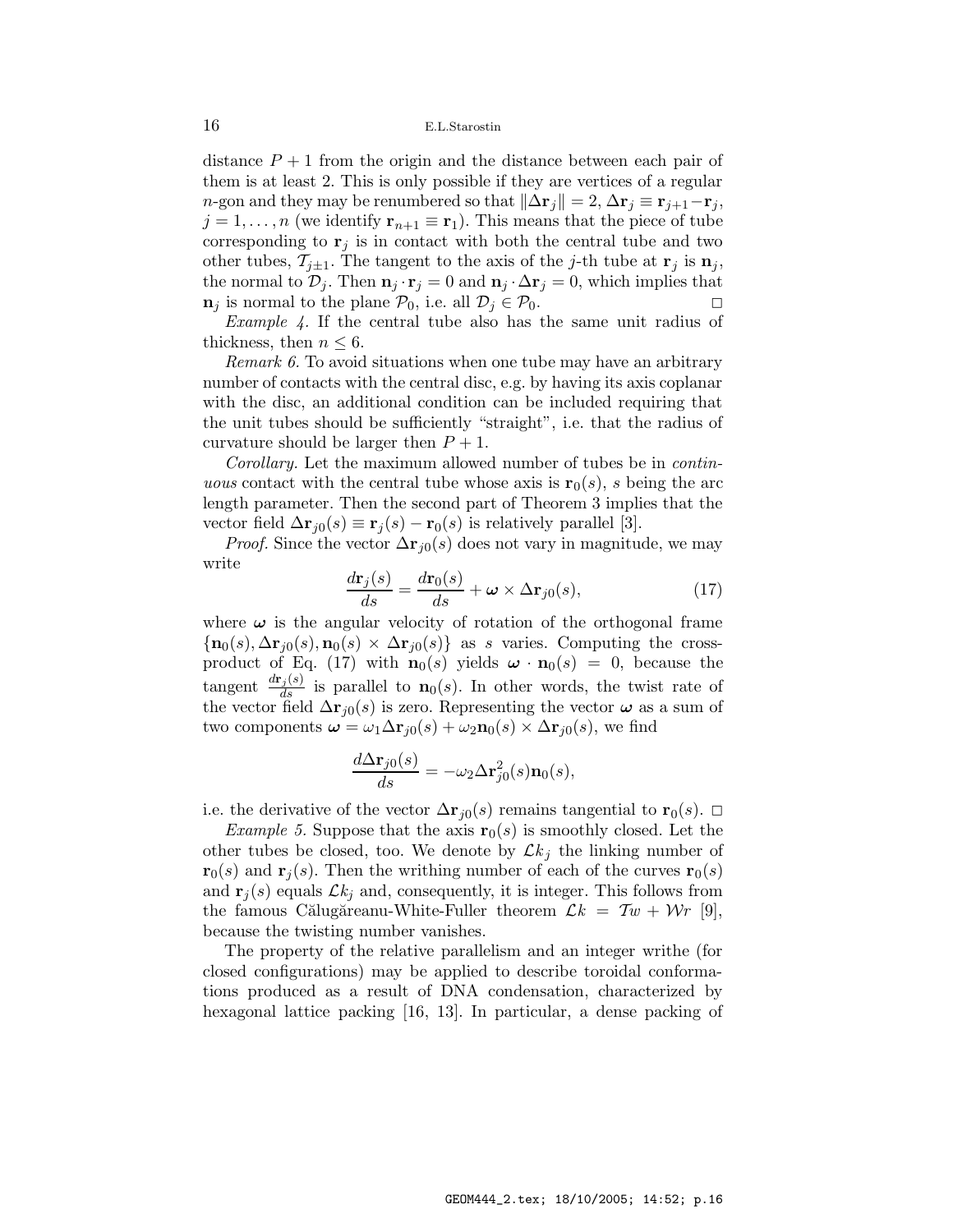crystallized DNA exists in virus capsids [8]. The above consideration implies that the toroids as a whole cannot take an arbitrary shape, once we assume the existence of 6 adjacent strands everywhere. Similarly, nematic phases of long polymers should obey the same rules. Another possible application could be the theory of multistrand cables and wire ropes [7].

### 6. Concluding remarks

- 1. Condition 4 in Theorem 1 about the existence of a section outside the  $(P+2)$ -ball (and its analogue in Theorem 2) is natural because it allows another piece of tube to come into contact, thus excluding a situation where a tube warps nearly around the ball and can have an arbitrary large number of contacts. Introduction of the above condition makes meaningful the question about how many pieces of tubes can come into contact with the ball. However, condition 4 plays no role in the upper bound estimates of the number of contacting tubes.
- 2. As mentioned by Gray [11], the volume of a tube does not depend on its curvature. This is true if the thickness radius does not exceed the (global) radius of curvature. A generalization to tubes of varying thickness is possible. An example of this is the strip-like intersection of a tube and a sphere (cf. Lemma 1).
- 3. The paper [18] deals with equilibria of a tubular polymer chain attracted to a spherical organizing centre. In particular, an upper bound for the number of contacts is estimated to be of order  $P^{3/2}$ (in our notation). Fig. 3 suggests that this estimate does not fit the behaviour of  $\overline{N}$ . This can be justified by taking into account the limited flexibility of the polymer (DNA) which may imply an upper bound constraint on the local curvature of the axis. Indeed, for the extreme case of absolutely rigid straight cylinders an upper bound of order  $P^{3/2}$  may be obtained [4]. The approach employed above may be readily extended to tubes of limited flexibility.
- 4. Recently, a tube model has been proposed to better understand the geometry of protein folding [1]. In view of this approach, the estimates for the contact numbers may be useful when applied to globular proteins to count exposed fragments of the amino acids chain. One can also suggest that the above estimates may serve as steric constraints for the validation of computed secondary structures of RNA.